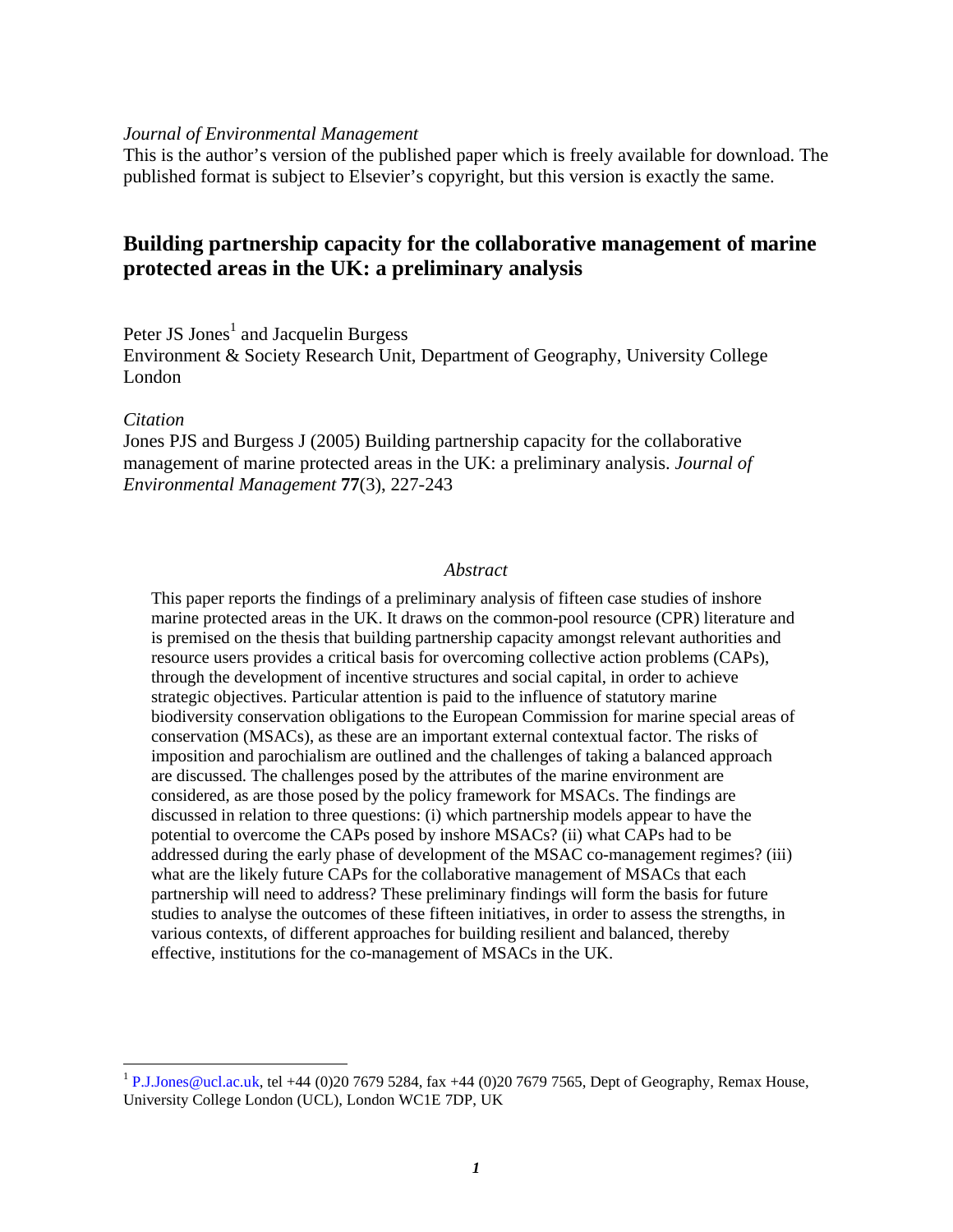## **Introduction**

This paper explores issues related to the governance of common-pool resources (CPRs), particularly the collaborative management (hereafter referred to as co-management) of inshore marine protected areas (MPAs) in the UK. It is premised on the thesis that multi-sector partnerships have the potential to overcome collective action problems (CAPs) through the development of incentive structures and social capital in order to achieve strategic objectives. The analysis pays particular attention to the importance of external contextual factors in these CPR governance initiatives, as the statutory marine biodiversity conservation obligations to the European Commission (EC) are a critical factor in the case studies. Much CPR research is focused on the development of capacity amongst local resource users to sustainably manage their natural resources. Other research is focused on the development of state capacity amongst relevant authorities (RAs) to enforce natural resource management decisions. This paper focuses on the relationships amongst both resource users and RAs through an emphasis on new institutional relations that may build partnership capacity to achieve statutory marine biodiversity conservation objectives. These objectives are focused on maintaining the quality and quantity of a range of natural features and are thus wider than the objective of sustainable resource exploitation, on which many CPR case studies have been based. The distribution of power and the capacity of the partnership to be institutionally sustainable whilst also fulfilling wider statutory marine biodiversity conservation objectives are therefore important issues in the analysis.

One significant problem in the evaluation of more inclusive forms of decision-making, especially in terms of assessing substantive outcomes, is the lack of *ex ante* evidence about the issues that emerged during the preliminary stages of the development of management regimes, which may well prove critical in terms of subsequent events. This study, therefore, provides an unusual and potentially valuable insight into the beginnings of co-management schemes for the implementation of inshore marine special area of conservation (MSAC) initiatives in the UK. Evidence is taken from research which explored the early stages of the development of different approaches for promoting the participation of resource users and RAs (government departments, agencies, etc with responsibility for the management of marine issues such as fisheries, navigation, recreation, pollution, mineral extraction and coastal development) in fifteen MSAC case studies. These sites were the subject of an initial selection consultation in March 1995 and at the time of the work (1999-2001) management schemes were still being negotiated.

The paper begins with an overview of the principles of CPR governance and the links between this and the co-management of protected areas, particularly MPAs. It then discusses the need to balance top-down and bottom-up priorities, and introduces the concept of partnership capacity. The marine context within which these issues are explored is then outlined, including an outline of the challenges posed by the attributes of the marine environment and of the specific policy context for inshore MSACs in the UK. The findings of the fifteen case studies are then discussed in relation to three questions: (i) which partnership models appear to have the potential to overcome CAPs in the development of the UK's inshore MSACs? (ii) what CAPs had to be addressed during the early phase of development of the MSAC co-management regimes? (iii) what are the likely future CAPs for the co-management of MSACs that each partnership will need to address if it is to be successful? Future research will return to these case studies to evaluate ongoing progress, particularly the outcomes in terms of both the resilience of the MSAC management regimes and their effectiveness in achieving statutory marine biodiversity conservation objectives.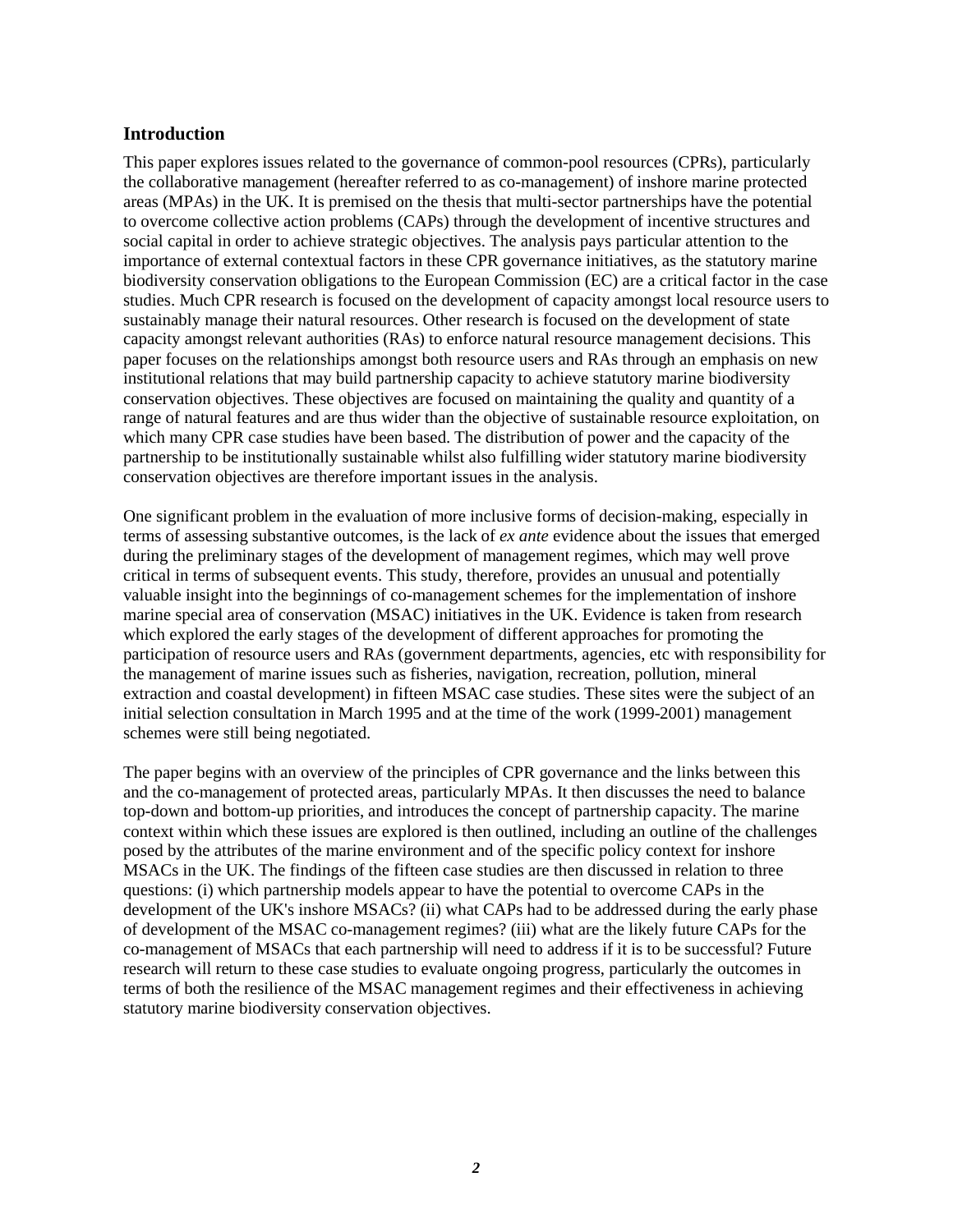### **Governance of CPRs and the case for co-management**

There has been much debate on how best to manage CPRs (Dietz et al. 2002), Ostrom (1990, 1998, 1999) arguing that new institutional arrangements, notably local partnerships between different actors, can be effective in achieving strategic management objectives for CPRs. On the basis of detailed analyses of many different case studies where there were real or potential conflicts between individual users of a CPR, Ostrom identified the potential benefit of new governance mechanisms that support the development of mutual trust and cooperation amongst actors, with the state's role shifting from control to facilitation. More recent work complements Ostrom's analysis by highlighting the critical importance of local (McCay 2002) and external (Edwards and Steins 1999) contextual factors in CPR governance initiatives.

The governance of CPRs generally requires several challenges to be addressed. These are referred to as collective action problems (CAPS), and are the hurdles that need to be overcome if commitment, cooperation and compliance is to be developed amongst CPR users and regulators, who are generally described as actors. The tendency of some actors to lack commitment, cooperation and compliance and to behave accordingly in an opportunistic manner is generally referred to as free-riding. The social processes that may bind actors through a multi-sector partnership to address such CAPs and minimise free-riding are often described in terms of social capital. This is a measure of the degree to which actors reach and implement decisions together through their professional and social networks, placing trust in one other, and having confidence that their cooperation will be reciprocated. The social capital approach seeks to modify institutional design and policy processes so that incentive structures are developed that encourage and support actors in overcoming CAPs. Incentive structures are particular types of institution, including shared norms and enforcement laws, that encourage or require cooperation amongst resource users (Ostrom, 1990, 1998, 1999). Rydin and Pennington (2000) build on Ostrom's work in the context of local environmental initiatives in England. Such studies provide an interesting analytical perspective to assess whether and how the development of social capital and incentive structures can help produce 'better' and more effective policy outcomes with reference to achieving strategic nature conservation objectives.

There has been growing interest in the development of partnerships to achieve strategic nature conservation objectives through the governance of protected areas. Recognition has grown over the last two decades that local people affected by such initiatives should be involved in their planning and management to increase the fairness of decisions and promote local ownership and cooperation. This key aspect of the new paradigm for protected areas was recognised at the IUCN's 5th World Parks Congress (Phillips 2003). The term 'collaborative management' (hereafter referred to as 'comanagement') describes a range of approaches to provide for the participation of different actors in protected area management. It is recognised as a "broad concept spanning a variety of ways by which the agency in charge and other stakeholders develop and implement a management partnership" (Borrini-Feyerabend 1999, 228). Such participatory approaches are increasingly recognised as being of importance in the UK (Warburton 1998) and there is generally much optimism about the benefits and potential of co-management.

There is also considerable interest in the potential of co-management for MPAs, e.g. Kelleher (1999) and Clifton (2003), and for marine fish stocks, e.g. Jentoft (2003), Nielsen and Vedsmend (1999), Nielsen et al. (2004), Pomeroy et al. (2001) and Wilson et al. (2003). Pomeroy et al. (2001) specifically identify the importance of establishing trust and mutual respect amongst partners, of involving fishers in problem recognition and objective setting, of empowering fishers, and of developing incentive structures to induce participation in collective action to manage fisheries. As such, their arguments for co-management draw implicitly on concepts of social capital. Similarly, but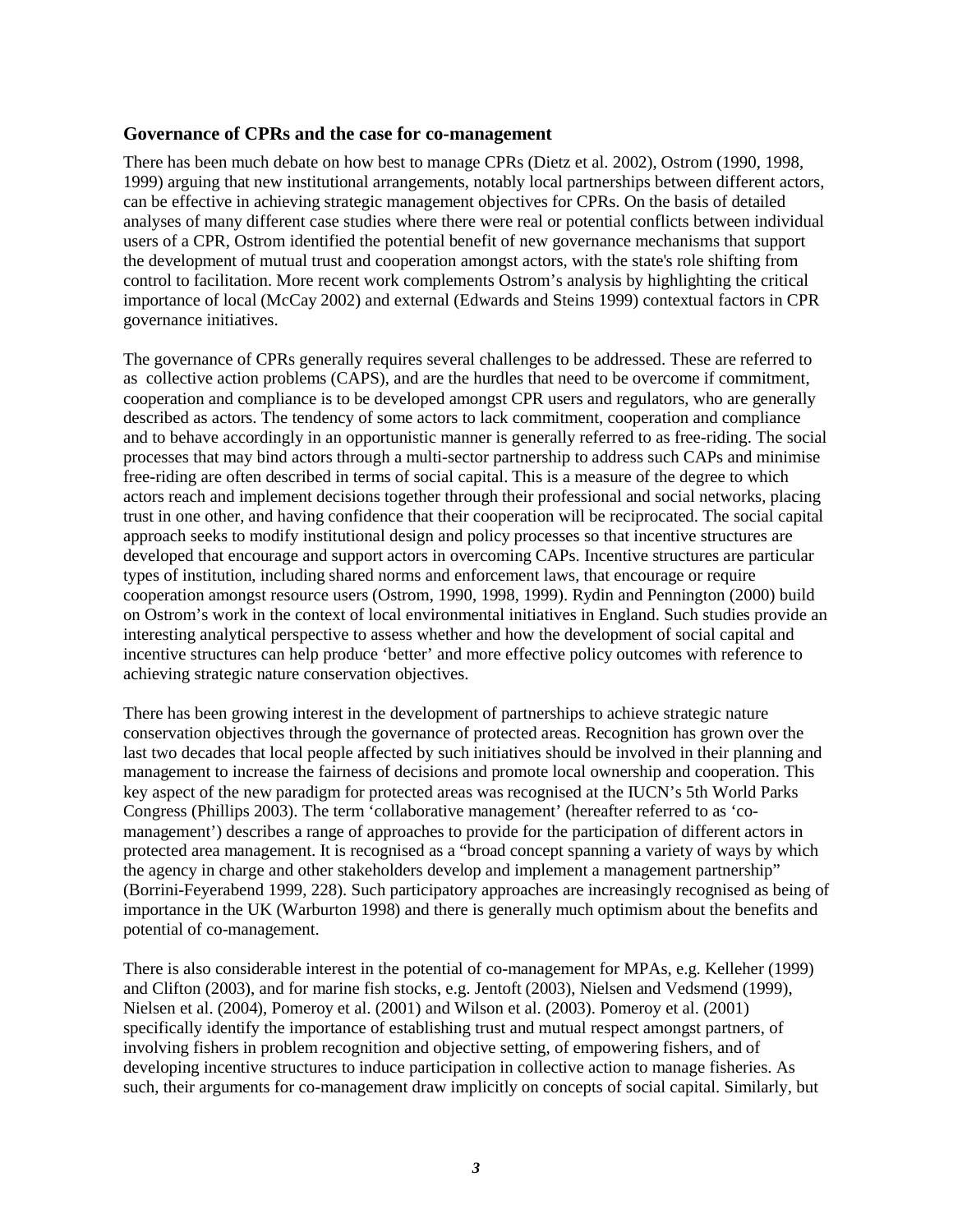in the context of MPAs, Kelleher (1999) emphasises the critical importance of deep stakeholder involvement through the development of partnerships based on trust in order to promote cooperation with MPA initiatives. More explicit reference to the role of social capital in MPA management is made by Rudd et al. (2003) who discuss it as a means of reducing enforcement costs and free-riding. These arguments reveal considerable interest in the potential role of social capital development in the promotion of co-management for marine resource management. This interest has, however, been largely focused on the potential for the sustainable exploitation of fisheries, and this paper provides a contribution by focusing on the potential of Ostrom's (1990) 'new institutionalism' approach to achieve statutory marine biodiversity conservation objectives through the development of social capital to support MPA designations. There are divergences between sustainable fisheries exploitation and marine biodiversity conservation objectives that may have significant implications for the development of social capital to achieve such objectives (Jones, in press).

This analysis will also pay particular attention to the role of local and external contexts in the case studies, particularly, with regards to the latter, the role of the EC and the related potential for state interventions. Whilst it will draw on the new institutionalism literature, it is important to bear in mind that most of the case studies on which this literature is based have been purposefully selected to represent contexts where the emphasis is on self-governance by self-organised local actors (Ostrom 1990). This analysis therefore represents an interesting preliminary assessment of the degree to which new institutionalism approaches are appropriate where the role of the state and the related potential for legal interventions are important external contextual factors.

### **The risks of imposition**

Criticisms of participation and co-management are beginning to emerge, based on their potential to undermine local governance institutions through their top-down imposition. Cooke and Kothari (2001) argue in the context of developing countries that participation may be 'the new tyranny', imposing goals and institutions on local people, overriding existing legitimate decision-making processes, reinforcing the interests of the already powerful and displacing other potentially beneficial approaches. Jentoft (2004) discusses how some initiatives run contrary to rational choice theory, in that actors start out with a solution and then seek problems to apply it to. Using MPAs as an example, he argues that initiatives are often pursued because they are perceived to fit well with some pre-conceived, general ideas of what constitutes good governance, but that their inappropriate implementation may lead to resistance and failure. Nichols (1999) argued that this was indeed the case with collaborative MPAs funded by development organisations in Indonesia which subverted traditional resource management systems and promoted market-economics driven exploitation by external interests.

Proponents of co-management also have concerns that protected areas pursued as part of a national policy initiative risk being too 'top-down' to provide for the meaningful participation of local resource users, given that most protected areas are identified by national decree and RAs decide if and how to involve resource users (Borrini-Feyerabend 1999). They may be too top-down if the RA assumes a controller role, consistent with the "bureaucratic impulse to retain central authority" (Murphree 1994), imposing management structures at too high a level, rather than facilitating their development from the bottom-up (Rydin and Pennington 2000). The critical risk is that the imposition of management institutions will produce local resistance, resulting in the deterioration of the resource system, even though user groups may appear to be accepting of imposed institutions (Edwards and Steins 1999). One outcome in this case would be the designation of what could be described as a paper park: formally recognised but beyond the RA's capacity to manage (Murphree 1994, 407).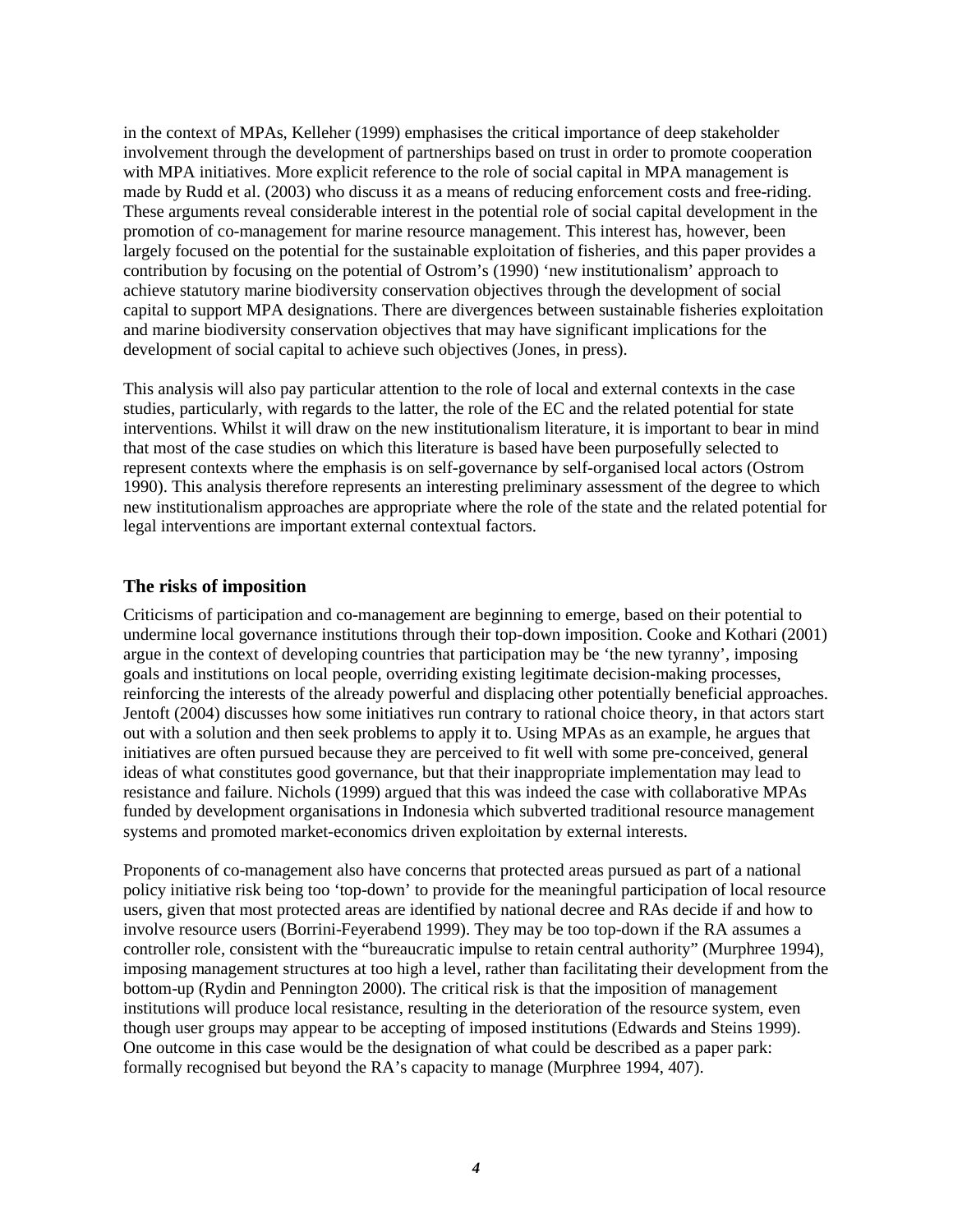Worse still, there is the prospect that MPAs, even those pursued on a well-meaning collaborative basis, could repeat and extend the interpretation of tragedy of the commons discussed by Dietz et al. (2002). Such initiatives could be interpreted as representing central government appropriation through the imposition of a regime which undermines local governance institutions. Coupled with a lack of state capacity to enforce the MPA regime, this could in effect lead to competitive over-exploitation of the resources of the MPA where these had previously been managed through local governance institutions.

## **The risks of parochialism**

At the same time, other analysts of co-management raise the troubling question as to whether local initiatives are necessarily better than centralised ones for achieving conservation objectives (Western and Wright 1994, 10). For example, there may be different views between local resource users and RAs concerning the importance given to national objectives in relation to local concerns (Goodwin 1998; Pennington and Rydin 2000) which could undermine the potential for cooperation. Parochial objectives may even conflict with national ones, leading to a fragmentation of conservation visions and a failure to achieve strategic objectives, a risk to which that the nature conservation agencies (NCAs) are sensitive (Goodwin 1998, 1999).

Goodwin (1999) argues that local participation will make the maintenance of a national conservation vision and the legitimacy of NCAs and their ideas more difficult to maintain. He concludes that greater institutional reflexivity is required to reconceptualise meanings of participation and conservation. By focusing "on participation as a process, in which the objectives and actions are not settled in advance but emerge from the act of participation itself", it becomes possible to argue that the goals of nature conservation are subject to interpretation and re-interpretation in different localities. McClanahan (2004) discusses this in the context of the IUCN's 5th World Parks Congress (Phillips 2003), suggesting the co-management paradigm could lead to a continual reclassification of what constitutes conservation. He believes this could lead to a hollow victory: protected area approaches that successfully promote resource user participation could result in a "picked-over and emaciated carcass of biodiversity". Such claims are premised on the risk that resource exploitation and economic development objectives will dominate local decision-making processes, over-riding strategic nature conservation objectives. Walters (2004), for instance, shows how a mangrove conservation project in the Philippines, which is recognised as a success story for community-based conservation, may be undermining conservation objectives by the gradual replacement of natural mangroves with mangrove plantations, through a focus on local resource exploitation interests.

## **Taking a balanced approach**

The critical issue, therefore, in co-management regimes, is how power is allocated and shared between the different partners, taking power to be the potential to take decisions that are binding on other actors by mandate and/or influence. In many cases, the government agency will be 'in charge' but comanagement critically relies on the development of partnerships with resource users. The internal flaw in this logic is succinctly highlighted by Geisler (2002): "I expropriate you, then invite you to be my management partner. Precarious power logic; perfidious results." The different means of addressing the critical challenge of forging partnerships with local resource users who may have become more bound by the powers of the state, through the designation as 'protected' of the area in which they undertake their activities, is a key focus for the fifteen case studies in this paper. It is increasingly accepted by proponents of co-management for protected areas that such approaches do not always work, i.e. partnerships are not forged, or CAPs are not addressed or cannot be overcome, and that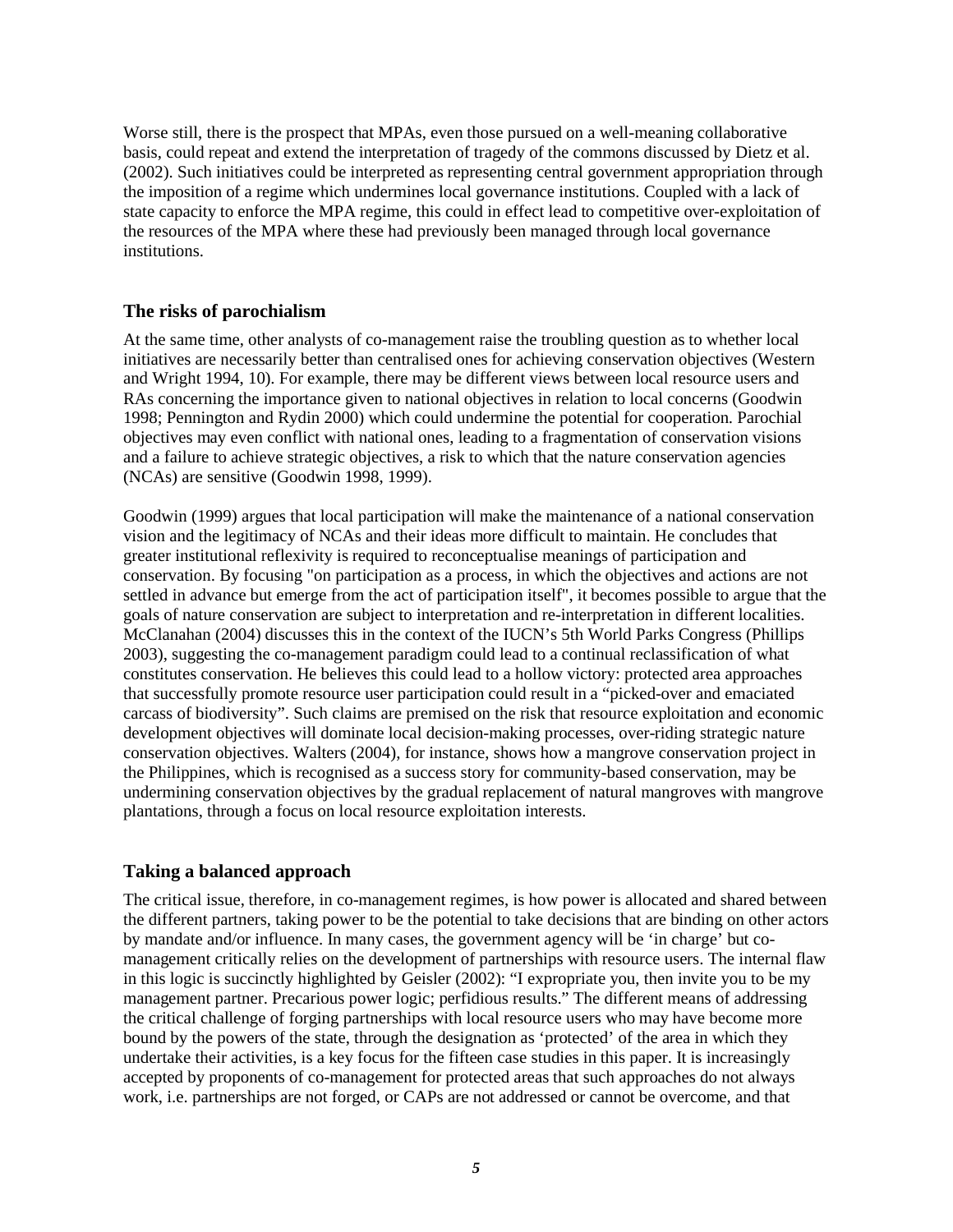failure comes not only at a heavy cost of time and effort, but perhaps more significantly, at a cost of social capital consumed rather built (Conley and Moote 2003).

With regards to the sharing of power and the fulfilment of statutory obligations, particularly to the EC under the Habitats Directive, the argument above that conservation objectives should emerge from local participation clearly has fundamental implications for NCAs and the UK Government. The European Court of Justice is unlikely to accept a government's defence that statutory conservation objectives were not fulfilled because they were not consistent with the objectives that emerged from local participation processes. If such objectives are pursued through top-down approaches, they run the risks of imposition and are unlikely to be achieved in the face of resource user apathy, protest and defiance against a background of a lack of state capacity to rely on legal enforcement. If a bottom-up approach is followed, based on local perceptions and priorities, such objectives run the risks of parochialism and are unlikely to be achieved unless they converge with the objectives that emerge as a result of local deliberations. In this respect, Berkes (2002) notes that "the balance of evidence from the commons literature of the past few decades is that neither purely local-level management nor purely higher level management works well by itself".

One of the 33 critical conditions for sustainable CPR governance institutions reviewed by Agrawal (2001) is that central governments should not undermine local authority, and this is also considered to be one of three basic necessary conditions by Stern et al. (2002). Another condition is that there should be 'nested' levels of appropriation, provision, enforcement and governance. This condition recognises that there will be different levels of decision-making (Figure 1), from the establishment of legal frameworks within which resource users have to operate, through to the establishment of organisational frameworks including rules for interaction between RAs and resource users, and operational frameworks including day-to-day rules controlling access to, allocation of and control over resources (Ostrom 1990). This potentially provides for an approach to address the top-down/bottomup dilemma in keeping with a more progressive definition of co-management: "power-sharing in the exercise of resource management between a government agency and a community or organization of stakeholders" (Pinkerton, 1992).

In this context Berkes (2002) discusses the importance of vertical linkages, whereby there is coupling or interactions between different levels of the governance structure. Such vertical linkages are important for the 'nested' approach discussed above. They provide for local partnerships to operate under interaction rules within an organisational and legal framework (Figure 1), including statutory obligations. It is argued that the interactions between the nested levels, particularly top-down interventions driven by these obligations, must be carefully managed in order to avoid critically undermining local authority. Stern et al. (2002) note that such linkages are extremely challenging for the management of global biodiversity because of the different objectives of governance at different levels. This is in keeping with the discussions above on the risks of parochialism and the divergence between sustainable resource exploitation and biodiversity conservation objectives. The linkage of local, national and EC management institutions to achieve a balance between local and strategic objectives is therefore very challenging to achieve. This challenge is arguably one that has been neglected by the CPR literature in its focus on local institutions and neglect of external contexts (Agrawal 2001, Berkes 2002, Edwards and Steins 1999) and is one that Stern et al. (2002) identify as a priority for future CPR studies.

### [Figure 1]

Clearly, partnerships are central to both the concept of co-management and the achievement of the balance discussed above. The potential of different structures and approaches to achieve such a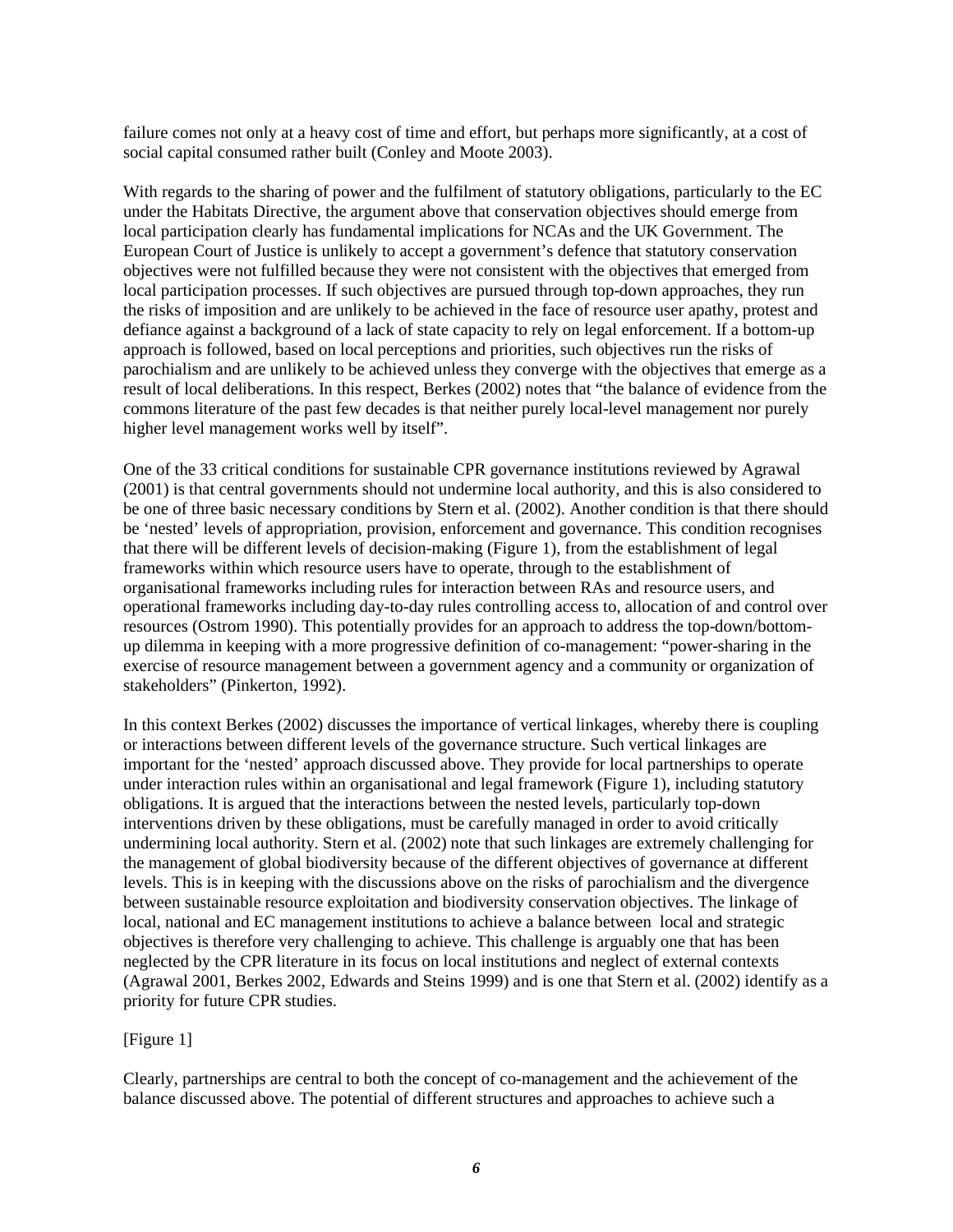balance might be assessed in terms of partnership capacity. Rudd et al. (2003) review arguments that many renewable resource management case studies do not sufficiently take account of, *inter alia*, power relations between resource users and the state (Agrawal 2001, McCay and Jentoft 1998), whilst Steins and Edwards (1999) identify power relations in nested platforms as a priority for further research. The power relations in the partnerships between different levels of governance structures are clearly critical to the establishment of vertical linkages and the balanced approach discussed above.

Such a balanced environmental governance approach is outlined by Rydin and Pennington (2000) in the specific context of environmental initiatives in the UK. With regards to MPAs, Jones (2001) argues for a 'middle ground' approach which balances local and national perspectives and concerns, whilst Kelleher (1999) stresses that the design and management of MPAs must be both top-down and bottom-up. Our research takes these arguments forward by exploring to what extent, in the establishment of new institutional arrangements to implement UK MSACs under the Habitats Directive, there were commitments to developing partnership capacity. This can be defined as the capacity amongst RAs and stakeholders to develop incentive structures to overcome CAPs through the sharing of power and the promotion of mutual trust, confidence and cooperation. A critical issue for the analysis of different approaches to developing partnership capacity will be their potential to establish power relations through vertically linked and nested institutions that can provide for a balance to be achieved between local resource use and strategic conservation objectives. This is arguably a critical issue for the co-management of protected areas in general. If this balance cannot be achieved, the potential of co-management to achieve strategic conservation objectives may be critically undermined.

## **The emergence of co-management regimes for the UK's inshore MSACs**

Fifteen MSACs throughout the UK (see Figure 2 and Table 1) were studied in research commissioned by the four NCAs for the UK<sup>1</sup> as part of the EC co-funded *UK Marine SACs Project*. The aims of the research were to identify how the MSAC officers were developing the management structures and institutional arrangements and to provide initial guidance on the degree to which different approaches to actor engagement were felt to be appropriate for the early stages of designation for each site.

### [Figure 2 and Table 1]

Each MSAC had a dedicated project officer and/or an NCA employee whose responsibilities were primarily focused on the MSAC (both PO hereafter). Site visits and long, semi-structured interviews, lasting between 2 and 5 hours, were carried out in the summer of 1999 with the PO(s) for each of the fifteen MSAC case studies. Each interview covered the history of RA and resource user participation in the MSAC, and the PO's experiences and perspectives on key process issues such as the role of science in the designation process, the professional networks they were working within to progress the management structure and the impacts of different regulatory requirements on progress towards achieving the conservation objectives. All the interviews were audio-taped. A document outlining the key issues and themes from the interview was sent to each PO for their comments and corrections. An executive summary of the draft final report was sent to a sample of RAs and resource users who had participated in the MSACs, and this was followed up by telephone interviews in February-March 2001<sup>2</sup>. The RA and resource user representatives were asked to comment, from their different perspectives, on the strengths and weaknesses of the management structures and institutional arrangements that were emerging on their site. A full copy of the research report is available (Jones et al. 2001)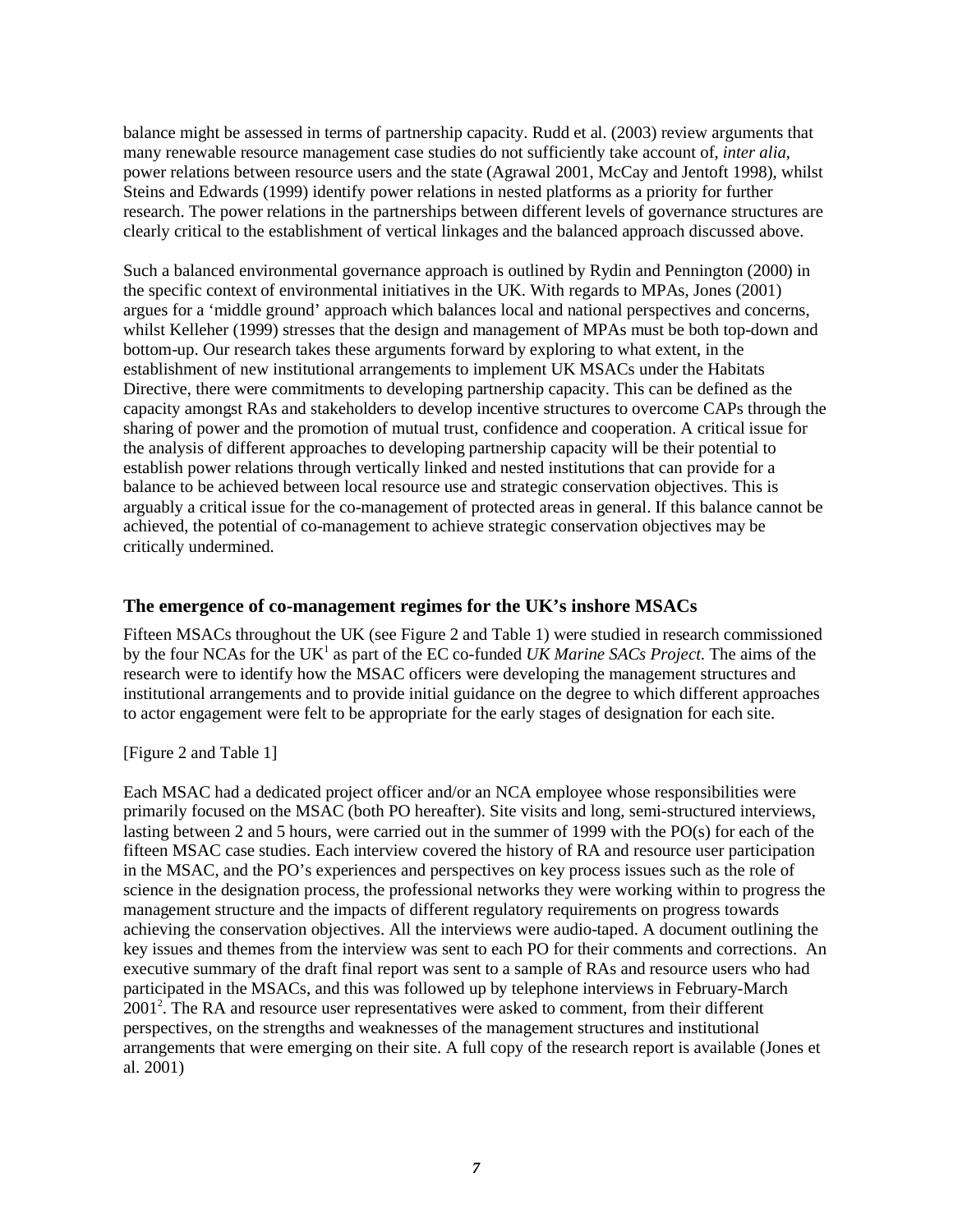In the subsequent analyses for this paper, we shall first outline the specific CAPs that marine, relative to terrestrial sites, present to co-management initiatives We will then outline the legal and policy frameworks within which the MSAC sites were operating. This will provide the background to the subsequent discussions of the preliminary findings of the case studies.

## **CAPs posed by marine attributes**

 There are a number of important differences between terrestrial ecosystems, in which the majority of CPR case studies have been based, and marine ecosystems, where the latter has certain attributes that pose challenges for CPR governance initiatives, which can be considered as CAPs. These attributes are reviewed in detail by Jones (2001) but their implications in terms of the CAPs they pose can be summarised as follows.

*Scale and connectivity*: marine habitats and species tend to have relatively wide distributions, with many species actively or passively moving over hundreds or even thousands of km's in their life cycles. Areas that are spatially separated are more likely to be functionally connected in marine ecosystems than in terrestrial ecosystems, and there is a much greater potential for externally derived impacts to affect a given area, undermining the local motivation to act (Berkes 2002). These interrelated attributes pose particular challenges as they mean that marine living resources tend not to be localised and are therefore not consistent with four of the resource system characteristics that some argue to be critical resource system conditions for sustainable CPR governance reviewed by Agrawal (2001), i.e. small size, well-defined boundaries, low levels of mobility and possibilities of storage of resource benefits.

*Variability*: marine ecosystems tend to be relatively complex and display high degrees of variability, and it can be extremely difficult to predict the impacts of human interventions and to attribute observed variations to particular natural or anthropogenic causes. This means that marine ecosystems tend not to be consistent with the resource system condition (Agrawal 2001) of predictability, a challenge that is compounded by our relatively poor understanding of the complex dynamics of marine ecosystems.

*Naturalness:* marine habitats are impacted by many human activities, particularly fishing, but these altered habitats are very rarely considered to be of conservation value in themselves, in the way that terrestrial semi-natural habitats are. Whilst the continuation of certain human activities is often essential to the preservation of such terrestrial habitats, particularly in the UK, marine conservation tends to be focused on excluding certain activities in order to conserve habitats in as natural a state as possible. This can be perceived as a human exclusion approach which may alienate stakeholders.

*Low levels of awareness*: most people have a relatively low level of awareness of the conservation value of marine habitats and species and of the impacts of human activities on these. It may therefore be more of a challenge to spread an understanding of the need for conservation measures and to generate support for such measures.

*Multiple use:* marine resources are subject to a variety of different property rights: common, open, public and, more rarely, private, and these resources are subject to a variety of uses by different users. As such, they are very good examples of multiple-use CPRs (Edwards and Steins 1999), which raises a number of CAPs. These include reconciling internal and basic conflicts (Jones 2001) between primary, secondary and tertiary users (Selsky and Creahan 1996), and overcoming hurdles to collective action raised by the related heterogeneity of resource interests and lack of shared norms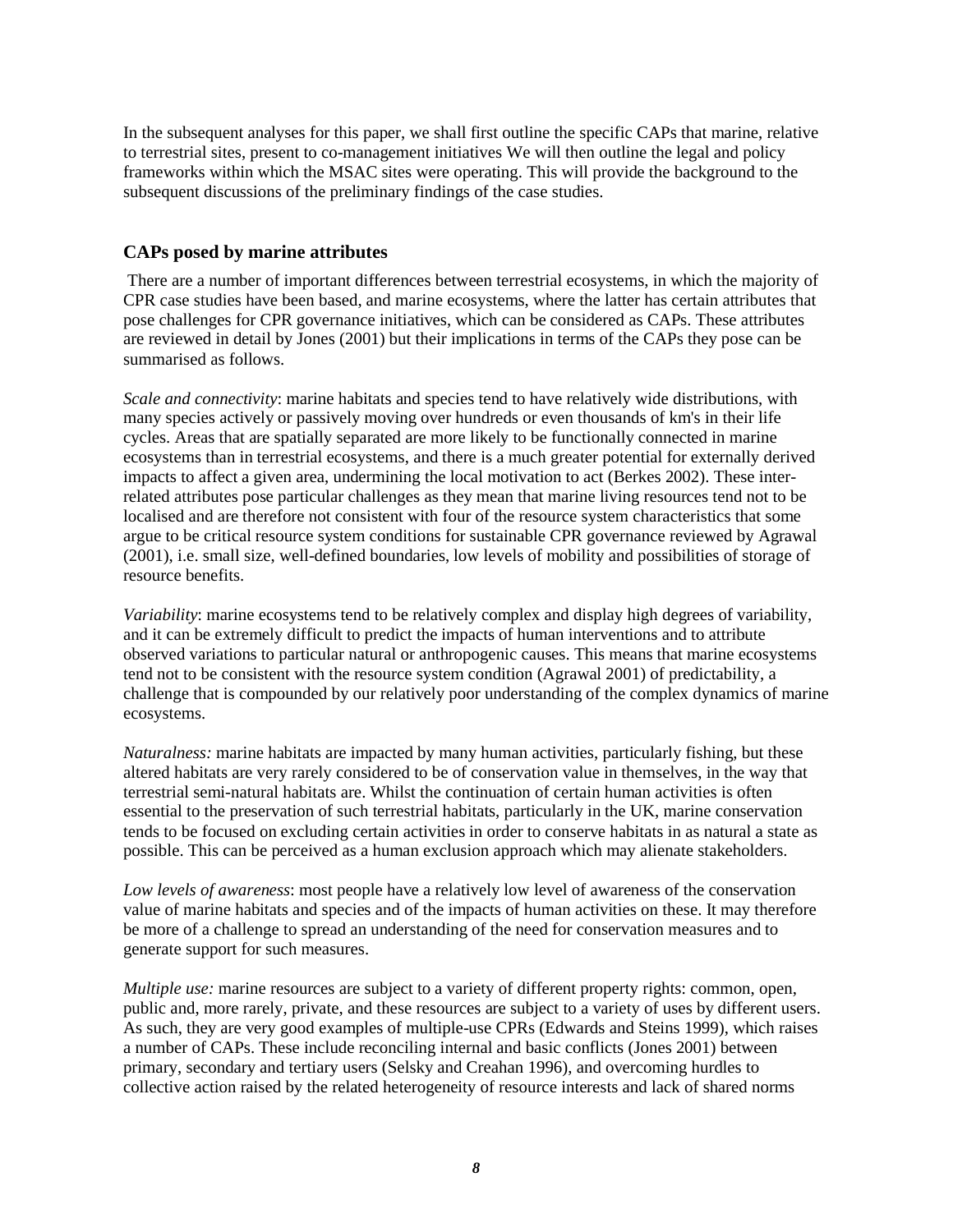(Baland and Platteau 1996, 304). Furthermore, the representation of multiple interests raises challenges in that institutional frameworks will need to accommodate different user groups and their multiple-interests (Steins and Edwards 1999).

## **Legal and policy frameworks**

The EC Directive on the Conservation of Natural Habitats and of Wild Flora and Fauna (92/43/EEC, hereafter the Habitats Directive) was enthusiastically welcomed by marine conservationists in the UK as the previous policy framework had led to the designation of very few MPAs and these were weakly protected (Jones 1999). The Directive places an unprecedented obligation on EU Member States to designate MSACs as a means of maintaining the favourable conservation status (FCS) of certain listed marine habitats and species, as part of the *Natura 2000* network across the EU, and 70 inshore MSACs are being established in the UK alone, representing 5.6% of the territorial waters area.

The requirements of the Habitats Directive have been transposed into UK legislation through the Conservation (Natural Habitats etc.) Regulations (1994) and the Conservation (Natural Habitats etc.) (Northern Ireland) Regulations (1995), hereafter referred to collectively as the Regulations. On land above the low water mark, habitat conservation is underpinned by legislation to protect Sites of Special Scientific Interest. However, there was no existing legislative framework for implementing the Habitats Directive below the low water mark. The Regulations, therefore, provide specific new responsibilities and measures in relation to MSACs. They require RAs to work together to establish a management scheme (hereafter scheme) for each MSAC and it is expected that one RA will normally take the lead. All the RAs have an equal responsibility to exercise their functions in a manner that ensures compliance with the Habitats Directive by maintaining the FCS of the features for which MSACs have been designated.

The Regulations do not provide any one RA with an overriding power over other RAs in the development and implementation of a scheme. The process, therefore, relies upon cooperation amongst the RAs for each MSAC, albeit cooperation that is a statutory obligation. However, certain powers are reserved to Ministers to direct the RAs to take specific actions in the event that the scheme is failing to conserve MSAC features. The policy guidance for MSACs (DETR 1998) advises that the RAs should form themselves into a management group to oversee the process of establishing a scheme for a site. The guidance strongly recommends that other groups, including riparian owners/occupiers, marine resource users, industry, local people and interest groups, be involved in developing the scheme. These will be collectively referred to as stakeholders in the subsequent discussions. To achieve this, the guidance suggests the formation of advisory groups and regular stakeholder consultations during the development and operation of the scheme.

The Regulations provide two advisory roles for the UK's NCAs but give them no overall executive powers in MSAC management processes. At an operational level, the NCAs are responsible for advising their partner RAs as to the conservation objectives of the site, and of the types of operations which are likely to cause deterioration or disturbance to conservation features (hereafter objectives/operations advice). At a strategic level, the NCA's National Council formally approves each MSAC scheme put forward, and if it considers that the scheme will not achieve the maintenance of FCS, it can request that appropriate measures be taken. Failing this, Council may advise the Environment Minister to exercise his/her powers under the Regulations and require such measures be taken by the RAs. Ultimately, the European Court of Justice may step-in and require the UK government to take steps to maintain the FCS of MSACs. Furthermore, the policy guidance states that the voluntary principle should apply as far as possible when securing the compliance of MSAC users.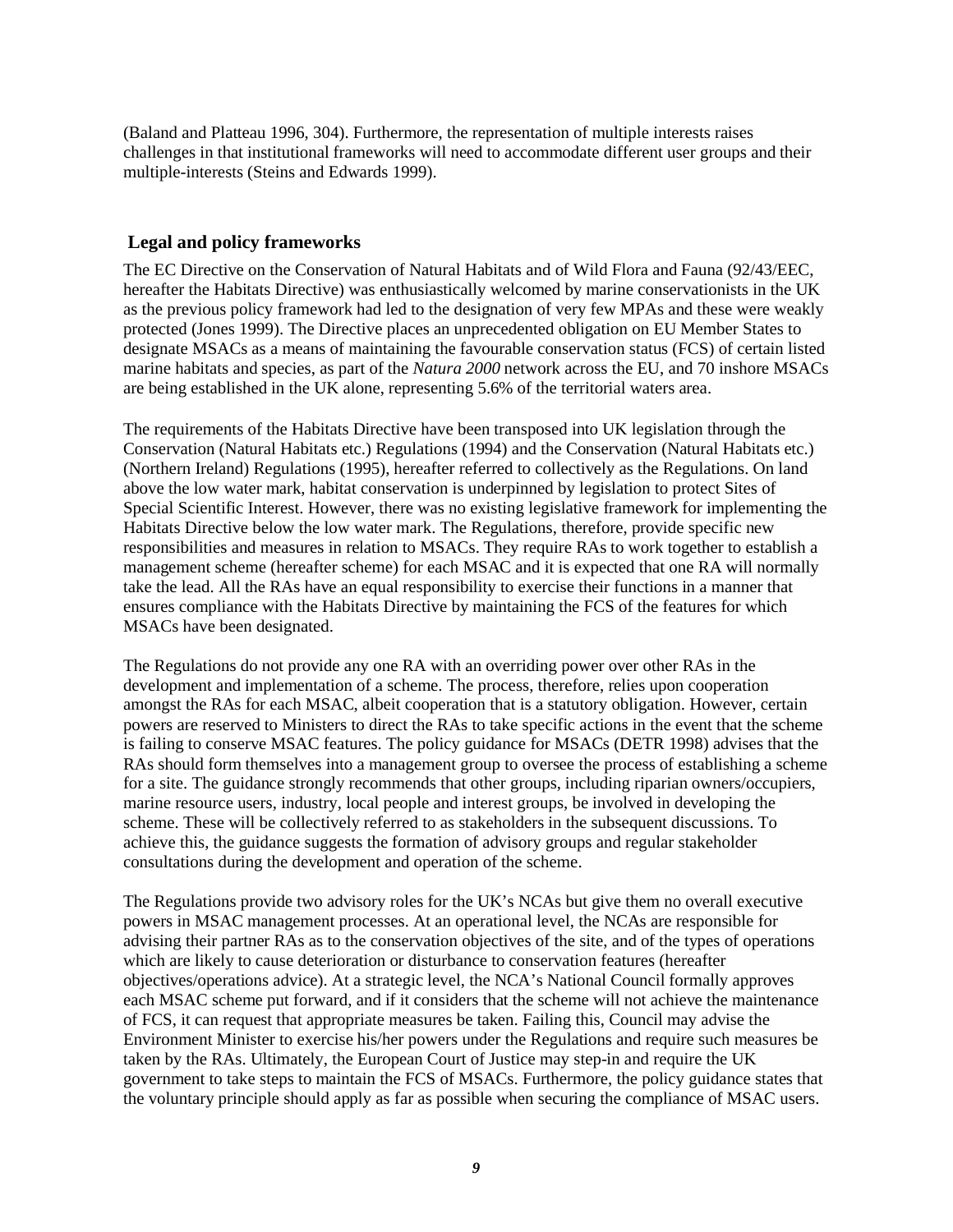Statutory enforcement of schemes should only be used as a last resort when it becomes clear that voluntary measures are not proving effective. The policy guidance also directs the NCAs to presume that compatible day-to-day uses of the areas will continue

The contrast between the powers afforded to the NCAs to manage MSACs compared with those for terrestrial SACs could not be clearer. Terrestrial policies are underpinned by private property rights which enable the NCAs to enforce statutory management agreements on specific owners/occupiers, restrict the activities of visitors, and, as a last resort, purchase land in order to promote appropriate conservation management (Reid 2002). Marine policies, without the historic basis of private property rights, are essentially based on a partnership approach amongst RAs and stakeholders which relies primarily on voluntary cooperation in order to achieve statutory obligations, with legitimate coercive powers available only on a back-up basis. The management of MSACs thus presents new challenges to the NCAs, whose experiences and expertise have been developed and honed through terrestrial conservation. Against this legal and policy background, MSACs provide an interesting arena to explore CPR governance issues in a marine context in which there are strong external legal obligations and hence the potential for government interventions. This paper focuses particularly on how power is shared amongst RAs and stakeholders in order to develop partnership capacity and achieve the balance discussed above, with the Habitats Directive, European Court of Justice rulings and the regulations forming the legal framework, the EC/UK policy guidance, MSAC management structures and the scheme forming the organisational framework, and the implementation of the management institutions forming the operational framework (Figure 1). The timetable for MSACs is discussed in the section below on CAPs that have had to be overcome.

It is important to note that all the MSAC case studies were inshore, i.e. within 6nm of the coast. The UK government selected the MSACs to be within 6nm as this is the zone within which fisheries are managed under UK jurisdiction. Fisheries beyond 6 nm are partially managed under the EC Common Fisheries Policy (CFP), whilst those beyond 12 nm are entirely managed under the CFP, therefore any fisheries management measures for nature conservation objectives for MSACs beyond 6nm will need to be negotiated and implemented through the CFP. This will add further complexity to the MSAC management regimes, which is why the UK Government ensured that the initial MSACs were within 6nm. MSACs beyond 6nm are currently being proposed, but the discussions in this paper are focused on MSACs that are managed under UK fisheries policies.

### **Discussion**

In the light of these important contextual issues, we now turn to discussion of the different models that were emerging for the management of the fifteen sites. It is stressed that this is an *ex ante* analysis based on case studies of the structures and processes that were being employed at the very early stages of the MSACs to develop the schemes. None of the schemes had yet been finalised therefore the issues that will emerge when the schemes are operationalised cannot be discussed at this stage, though they will be the subject of future research.

# *Which partnership models appear to have the potential to overcome CAPs in the development of the UK's inshore MSACs?*

A key challenge in developing partnership capacity is to ensure that the institutional structures employed are balanced, as discussed above, in that they provide for power to be appropriately shared amongst RAs and stakeholders, and are appropriate for the local contextual factors that characterise each MSAC. A critical issue in this respect is how and by whom were the institutional structures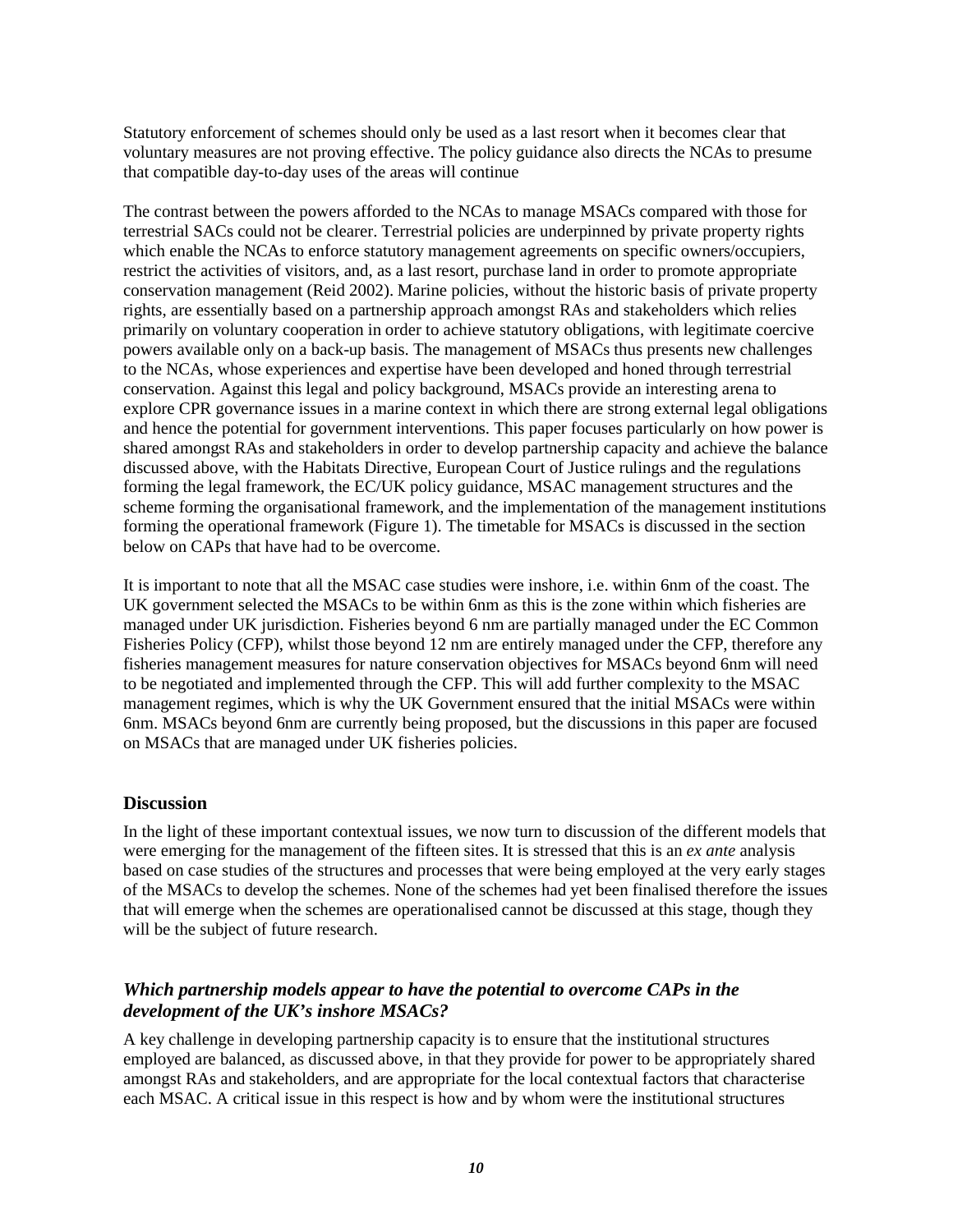designed? Table 2 provides summary information from the study on which the following discussions are based, whilst Figure 3 illustrates the different management structures.

#### [Table 2 and Figure 3]

Six of the sites adopted the *two-tier management structure* recommended by the policy guidance (DETR 1998), whereby the RAs retain executive decision-making powers through the management group (MG). Stakeholder input is restricted to information/advice and consultation response provision through an 'Advisory Group' (AG). In some cases 'Topic Groups' (TGs) were also formed to discuss specific issues such as tourism development, fisheries management, awareness raising and research/information provision. In two of these cases (Solway Firth, Morecambe Bay) previous estuarine management partnership (EMP) structures were adopted. In one case (Chesil & the Fleet), a previous management structure developed by the private estate was adopted, with the addition of a new group for farmers, whilst in another case (Strangford Lough) a previous MNR structure was adopted which provided the stakeholders with a major role. In the Welsh sites (Cardigan Bay, Llyn Peninsular & the Sarnau), the two-tier structure was adopted by the RAs in accordance with the policy guidance, but this appeared to undermine the willingness of stakeholders to become involved in the AG due to the intangibility of their potential role.

Five sites employed *federated two-tier management structures* whereby hierarchies of structures were established to cover different territories. These very large sites straddled national boundaries and/or comprised distinctive geographical regions. In three of these cases (Berwickshire & North Northumberland Coast, The Wash & North Norfolk Coast, Solent/South Wight Maritime) there was an overarching MG with separate AGs for different geographical areas, whilst in two cases (Plymouth Sound and Estuaries, Essex Estuaries) there were separate two-tier EMP structures for different areas.

Four of the case studies developed *flat management structures* whereby the RAs and stakeholders share power on a single-tier group. Three of these cases (Papa Stour, Loch Maddy, Sound of Arisaig) were found in the Highlands and Islands of Scotland, where there are relatively small populations of stakeholders whose dependence on marine resources is relatively high, both important influences for more substantial stakeholder participation in such initiatives (Edwards et al. 1997). It is also noteworthy that the democratically elected councillors played a much more significant role in the development of the institutional arrangements in these three locations. There was also a considerable emphasis on face-to-face meetings between the PO and local stakeholders which is clearly feasible in these small populations and is recognised as a very positive influence on the promotion of social capital (Ostrom 1998, 1999). In the Thanet Coast MSAC, the PO tackled the problem of building consensus for the MSAC among a very large, disparate, geographically dispersed and largely unsympathetic set of RAs and stakeholders by commissioning a programme of professionally facilitated 'stakeholder dialogue' workshops prior to the implementation of the management group. This approach is consistent with arguments concerning the importance of independent facilitation in discussions amongst multiple-interests on CPR 'platforms' (Steins and Edwards 1999). An important feature of all four cases is that they placed a significant emphasis on the compatible economic development opportunities that would be promoted by the MSAC designation, such as tourism development and eco-labelling schemes for local marine produce.

When considering the relative merits of these different management structures it is important to consider Ostrom's (1990, 90) design principle concerning the right of stakeholders to devise their own institutions without being challenged by external authorities. Similarly, Rydin and Pennington (2000) argue that stakeholders must be encouraged to build and develop institutions rather than have them imposed from above. Even in the four case studies with flat management structures, the RAs devised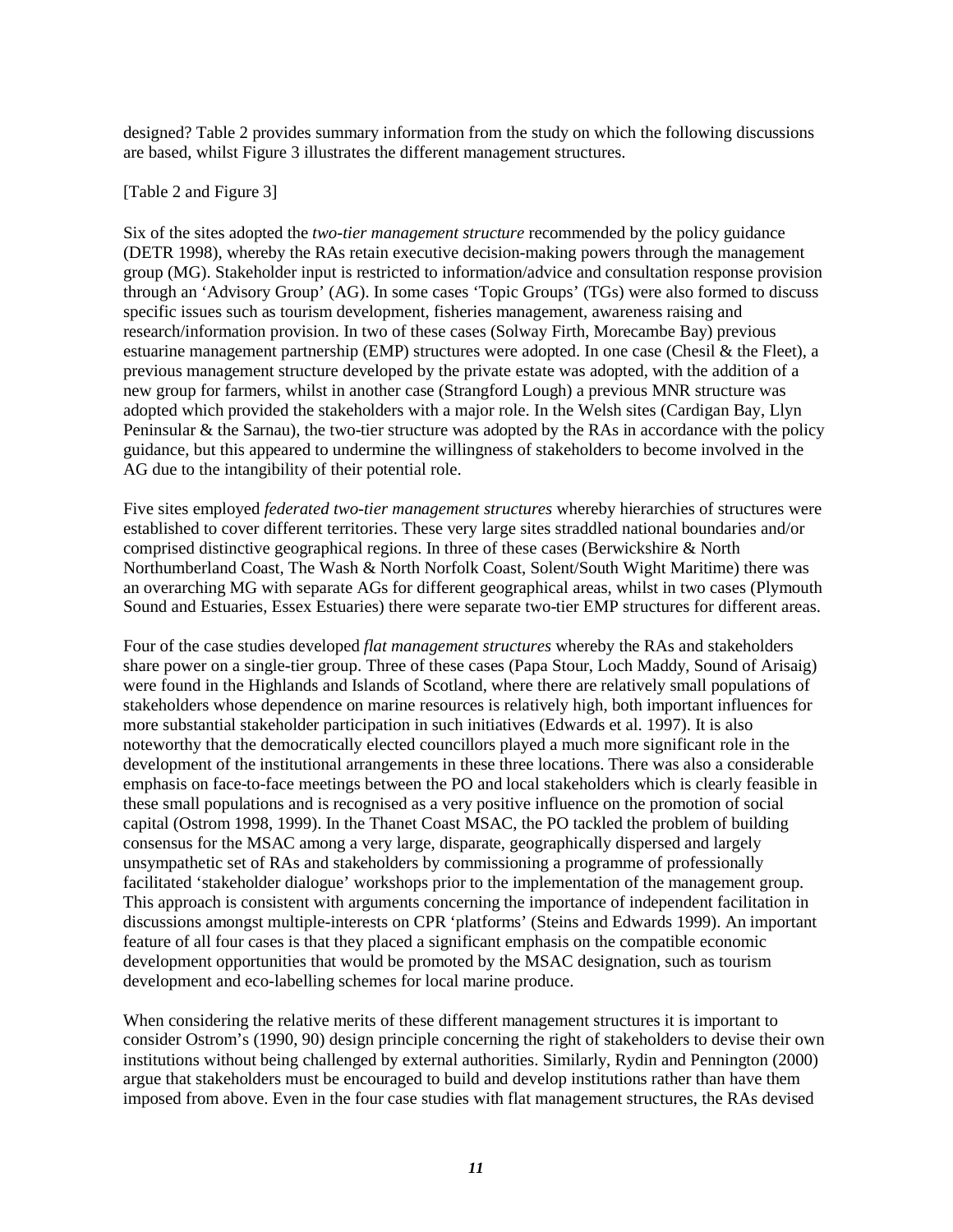the institutional arrangements rather than the stakeholders, though some of the specialist topic groups were devised by stakeholders.

With regards to the degree of power-sharing amongst the RAs and stakeholders, Ostrom (1990) and Agrawal (2001) argue that two main principles have emerged as critical to the success of the governance of CAPs: the devolvement of power and the right of access to decision making. Ostrom (1990) also argues for the related principle that the state's role should shift from that of 'controller' to 'facilitator', allowing considerable local autonomy whilst providing a supportive framework. In the four cases where flat management structures were adopted, these principles initially appear to have been fulfilled. In the majority of cases with two-tier and federated two-tier structures they arguably have not. At the time of the research (1999-2000), this only appeared to have been an issue in the two case studies in Wales where the willingness of stakeholders to participate in the AGs was arguably undermined as a consequence of the lack of influence accorded their contributions (see Goodwin 1998).

However, Rydin and Pennington (2000) argue that in cases where CAPs are severe, it is often appropriate to adopt a more top-down government approach, as this is the only feasible way of addressing major conflicts. In many of the eleven case studies with two-tier structures, this was the case. The most extreme example is that of the Solent/South Wight Maritime which, at the time of the research, was divided by bitter conflicts over the development of a new container terminal at Dibden Bay, and between recreational sailors and conservationists. Federated two-tier structures had been adopted in five sites, partly to address their geographically disconnected nature, but also to provide for a degree of devolvement through the establishment of more localised management structures, though these were still essentially two-tier. The federated two-tier structures are consistent with Berkes' (2002) arguments that CPRs need to be managed at a variety of different scales, in which horizontal (across geographical space) as well as vertical (between different institutional levels) linkages are important. In this respect it is important to remember that each MSAC is itself part of the *Natura 2000* network of SACs and SPAs (Special Protection Areas under the Birds Directive, 1979) across the European Union and that the EC's main focus is to develop horizontal and vertical linkages within this network.

In several sites with two-tier management structures, the potential for undermining stakeholder participation was minimised by ensuring that the AGs/TGs were allocated specific, tangible tasks, the influence of which on scheme preparation processes was significant and explicit. This is consistent with Young's (2002) argument that a key to the success of integrating decision making across different institutional levels is "allocating specific tasks at the appropriate level of social organisation and then taking steps to ensure that cross-scale interactions produce complementary rather than conflicting actions". By such approaches the interactions between the three organisational levels (Figure 1), particularly interventions from the legal level, can potentially be carefully managed to achieve the balance discussed above. A key question for future research will be whether, in all fifteen case studies, but particularly the eleven with two-tier structures in keeping with the policy guidance, such approaches generate sufficient partnership capacity to overcome future CAPs.

# *What CAPs had to be addressed during the early phase of development of the MSAC comanagement regimes?*

An important issue that emerged in several of the case studies was the manner in which the provision of the objectives/operations advice for each MSAC was managed by the relevant NCA. This represented legal advice and the NCAs took the decision to delay this whilst a rigorous and nationally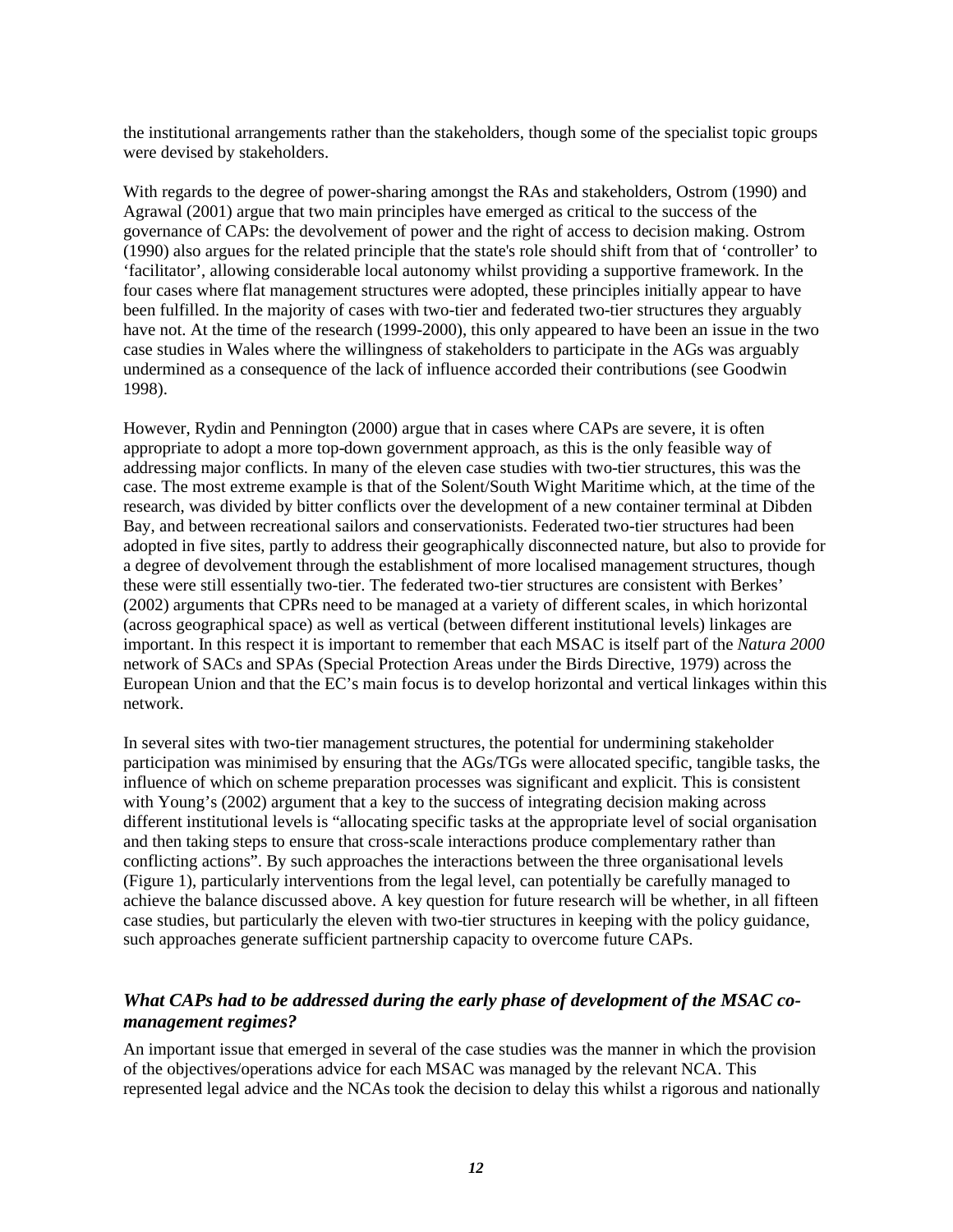consistent basis for this advice was developed. Despite the fact that most of the fifteen initiatives had deadlines to meet for the delivery of the completed schemes, as discussed below, in some cases the NCA attempted to halt scheme preparation processes until the objectives/operations advice had been delivered. This was in order to ensure that these processes did not proceed on a flawed basis, requiring significant revisions to be made when the advice was delivered. However, many RAs and stakeholders perceived this to be an expression of the NCA's powers. The manner in which these interventions was managed varied. In some cases the stakeholders and RAs were given tangible roles in advice preparation and were given the go-ahead to proceed with scheme preparation processes on the accepted understanding that some aspects might have to be revised once the objectives/operations advice was delivered. In other cases the NCA attempted to order the cessation of such processes until the objectives/operations advice had been delivered, and these interventions significantly undermined the potential for partnership capacity development by alienating stakeholders and RA representatives.

Another issue that emerged was the manner in which the MSAC management structures built on existing institutions. Pennington and Rydin (2000) discuss the importance of harnessing the positive attributes of existing institutions as this provides for social capital generated in overcoming one set of CAPs to be built upon in order to solve further dilemmas. This approach utilises one of the key characteristics of social capital, i.e. it actually increases in value with use rather than being depleted, as the "core relationships" between trust, reciprocity and reputations for being trustworthy are positively reinforcing, leading to an upward spiral of cooperation (Ostrom 1998, 1999). In several cases, partnership capacity developed through previous management initiatives, particularly estuarine management partnerships (EMPs), had been successfully utilised. This is possibly the reason why some of those structures with two-tier management structures appeared to be successful in recruiting stakeholder participation, as the partnership capacity developed through the EMP was being built upon through the MSAC scheme preparation processes. However, unlike MSACs, EMPs do not entail any statutory obligations and it remains to be seen whether the two-tier management structures develop sufficient partnership capacity to overcome future CAPs, particularly those related to the statutory obligations for MSACs.

In one case (Cardigan Bay) a previous voluntary conservation initiative, focused on the same feature for which the MSAC was designated (bottlenose dolphin population), had developed significant partnership capacity for a part of what would later be pursued as an MSAC. However, the initial decision to shelve this initiative whilst the MSAC was being developed alienated some stakeholders and RAs and undermined the potential to develop partnership capacity. This is consistent with arguments that new management initiatives may be perceived as "competing forces" by existing forums (Steins and Edwards 1999). In another case (The Wash & North Norfolk Coast), a previous EMP initiative had been unsuccessful in developing partnership capacity due to the lack of participation of a critical group (wildfowlers), so it was decided to develop new federated two-tier management structures for the MSAC in order to avoid this new initiative perpetuating the previous problem.

A final challenge that emerged during the case studies was the constraints on the time available to develop partnership capacity before the schemes had to be finalised, imposed by the LIFE funded *UK Marine SACs Project* deadlines. All fifteen of the MSACs were originally consulted upon in March 1995 and the twelve LIFE MSACs were contractually required to submit final schemes by winter 2000. This provided only five years to develop the management structures and sufficient partnership capacity to support the development and subsequent implementation of the scheme. The three non-LIFE MSAC POs were also under pressure from the central NCA office to finalise their schemes, though this was not contractually binding pressure in the manner that the LIFE project deadlines were. Whilst these deadlines provided over five years for the scheme to be finalised, the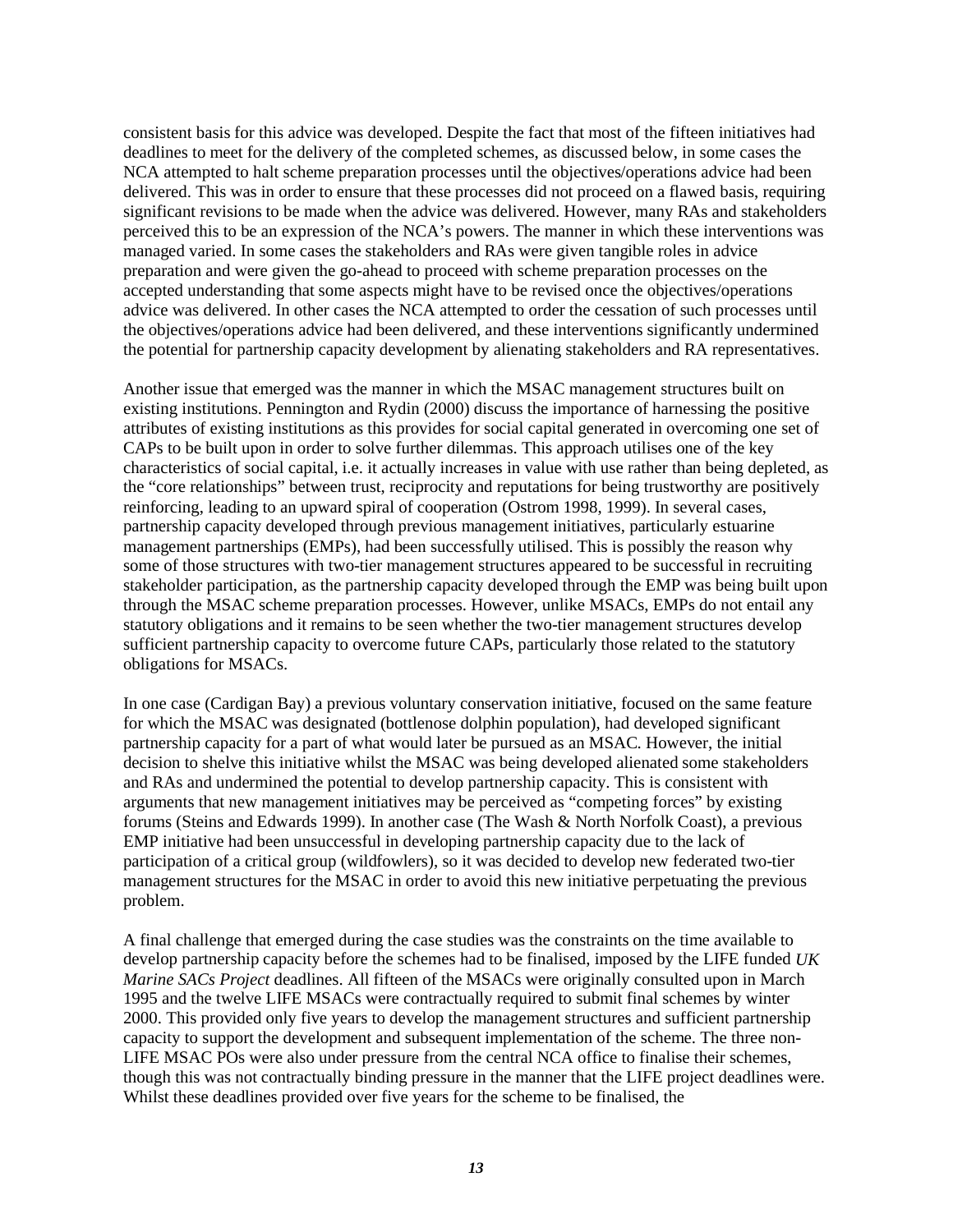objectives/operations advice on which the schemes are largely based was not delivered until January 1998 at the earliest and Spring 2000 at the latest. This meant that the last important stage of the scheme preparation process had to be completed in as little as 9 months. Berkes (2002) argues that building trust between actors in CPR governance may require a long time, on the order of a decade. Future work will be able to gain a longer term perspective on this critical issue.

# *What are the likely future CAPs for the co-management of MSACs that each partnership will need to address if it is to be successful?*

The development of effective institutional arrangements for the MSACs will face many challenges over the next few years. The first is whether the MSAC management structures and processes provide for a sufficient degree of power-sharing for the state's role to shift from 'controller' to 'facilitator' (Ostrom 1990), particularly to overcome the potential mistrust by stakeholders concerning the degree to whether their participation will lead to their inclusion in decision-making processes. There is a risk that the NCAs may revert to a more controller role as their interventions shift from facilitating initial discussions and establishing the conservation objectives to the actual implementation of management programmes to ensure those objectives are actually met. As is discussed above, there is also the potential for significant legal interventions. If the NCA's Council judges risks of failure to be significant they can request certain measures be adopted, ultimately falling-back on their powers to advise the Secretary of State to utilise the statutory step-in powers to require that specific conservation measures be adopted, or the European Court of Justice may require the UK Government to step-in. Clearly, such interventions would put the NCA firmly back in a controller role, which may critically undermine the development of partnership capacity for the MSAC in question. It is argued that it is in the NCA's best interests to negotiate strategically to reflect their statutory imperatives, or occasionally even temper their facilitation role, in order to ensure that recourse to such approaches is not necessary. Whether the challenge of achieving this balance has been achieved will become clearer as MSAC schemes are presented for NCA Council approval and activities on the sites are managed over the years.

The design principles discussed above, particularly in the discussion on partnership models, arise from new institutionalism case studies that did not have externally derived statutory biodiversity conservation objectives imposed on them. The existence of such obligations means that the RAs arguably cannot leave MSAC management to self-governance by self-organised local actors. A key issue for further research will be the effects on the development of partnership capacity of the imposed management structures and asymmetrical power-sharing regimes. Steins and Edwards (1999) argue that negotiations amongst actors on CPR platforms are obstructed if strategic narratives are adopted. However, RAs arguably are bound to strategically participate in such discussions in order to ensure that their statutory obligations are fulfilled. Buck (1999) accordingly argues that the institutional imperatives of RAs should be incorporated into CPR analyses, which is consistent with the aims of this study.

A related challenge that emerged in the case studies was ensuring the development of sufficient partnership capacity amongst local stakeholders and RAs to sustain MSAC management structures and processes with a gradually decreasing level of NCA facilitation. It is unlikely that the NCAs will have the resources to employ a PO for each of the 70 MSACs in the UK that are being pursued at the time of writing, so it is important that such roles become increasingly shared amongst RAs and stakeholders. This reduces the potential for the NCA to be perceived as a controller of the MSAC but, perversely, may well increase the risks of statutory intervention should the RAs and stakeholders fail to ensure that the conservation objectives of each site are being met properly.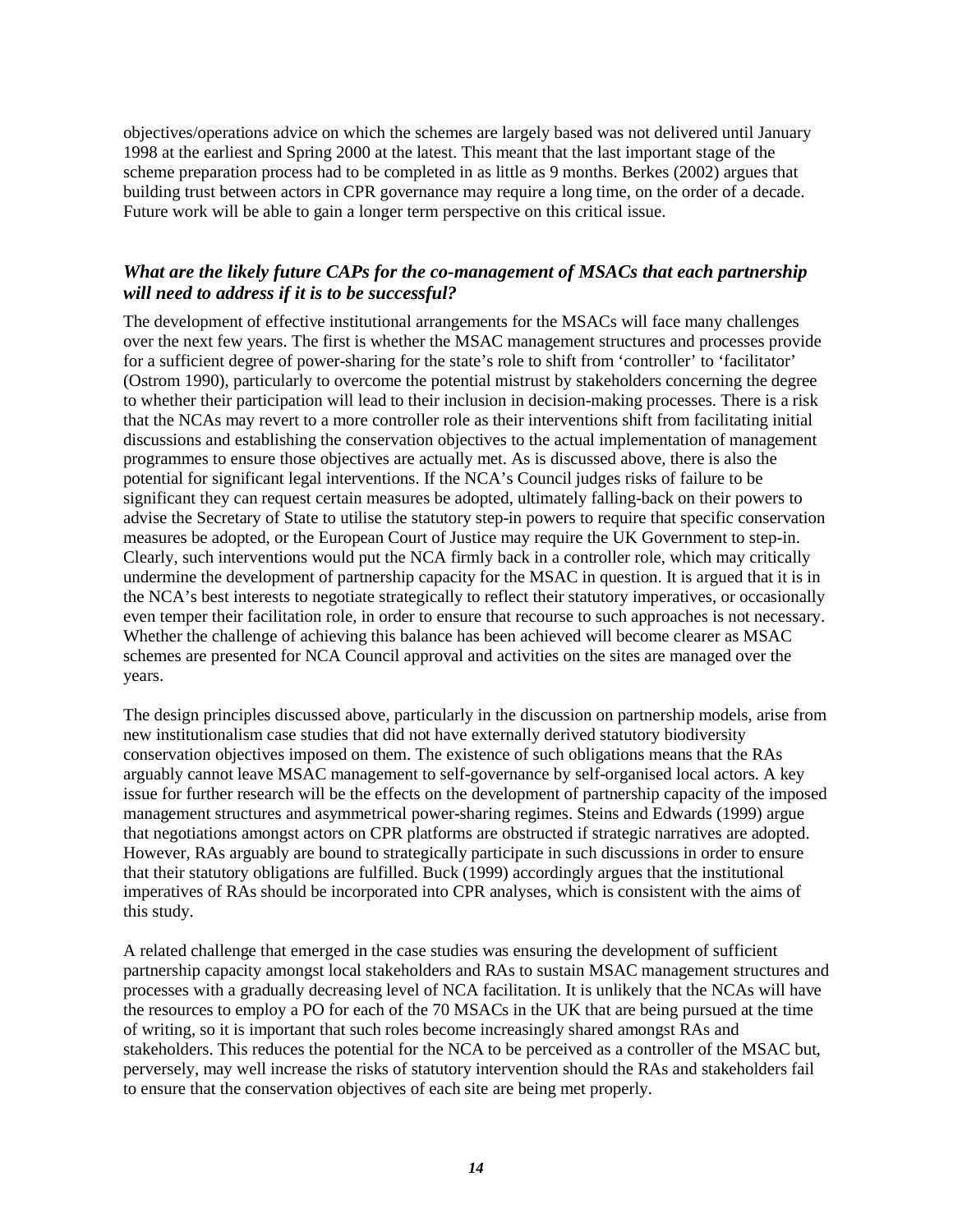The second concerns the role of contextual factors, such as those related to the externally derived statutory biodiversity conservation objectives discussed above. These external factors are likely to affect the evolution of local MSAC institutions in different ways as they inter-play with the diversity of local contextual factors which make each case essentially unique. However, many other contextual factors will also have an important influence, operating at a variety of scales, particularly given the scale and connectivity of marine ecosystems. Edwards and Steins (1999) report studies which identify up to eleven such factors which may affect the evolution of local CPR governance, and of the importance of contextual analysis being focused at different levels. Figure 4 outlines the key factors that have emerged or are likely to emerge as significant influences on the evolution of local MSAC institutions in the UK. Studies following-on from this one will pay particular attention to the influence of such factors and of the related cross-scale issues and linkages, for as Edwards and Steins (1999) argue, "context matters", though it has previously been neglected in the study of CPR regimes.

#### [Figure 4]

The third concerns that risk that new forms of co-management of MSACs may be undermined if the state does not recognise or fails to legitimise traditional rules of custom and practice which may have assisted the conservation of the site. For instance, voluntary rules to achieve conservation objectives may be agreed amongst stakeholders and RAs, but it is generally necessary for such rules to be legitimised by providing back-up statutory rules, to prevent local and incoming opportunists from freeriding by breaking voluntary rules in order to maximise their personal and short-term gain. Peer enforcement may be effective in many cases, but such back-up statutory rules are often essential to prevent free-riding, which also has the potential to undermine other stakeholders' willingness to cooperate, thus undermining the development of partnership capacity. As well as providing for the achievement of nature conservation objectives, such approaches also fulfil the important need for a degree of protectionism for local stakeholders (Wade 1987), albeit at the expense of the potential loss of flexibility associated with statutory controls.

This is a good example of how synergies can be created between the objectives of NCAs and the objectives of local stakeholders (Murphree 1994), in that the NCA regards local protectionism as a means of achieving nature conservation ends, whilst the stakeholders regard local protectionism as an end to be achieved through the means of nature conservation. This is particularly important given that exploitation from non-locals is widely recognised as representing one of the main threats to nature conservation, and potential alliances between RAs and local stakeholders to fend off such threats is argued to be one of the principal benefits of co-management (Borrini-Feyerabend 1999). Similarly, Rydin and Pennington (2000) recognise that there may need to be rules which prevent the participation of non-locals who have a higher potential to free-ride. It will be interesting to see whether or not such ends-means convergence through the legitimisation of local institutions emerges as a catalyst for generating partnership capacity in the MSAC case studies. It is, however, debatable whether this can overcome the basic conflict discussed above between sustainable resource exploitation and wider marine biodiversity conservation objectives at different institutional levels.

### **Conclusions**

This paper has considered how MPA issues might be analysed by drawing on the CPR literature. It focuses in particular on issues concerning the sharing of power between stakeholders and RAs in MPA co-management regimes. It builds on the CPR literature by considering the appropriateness of 'new institutionalism' approaches in contexts where there are externally derived statutory marine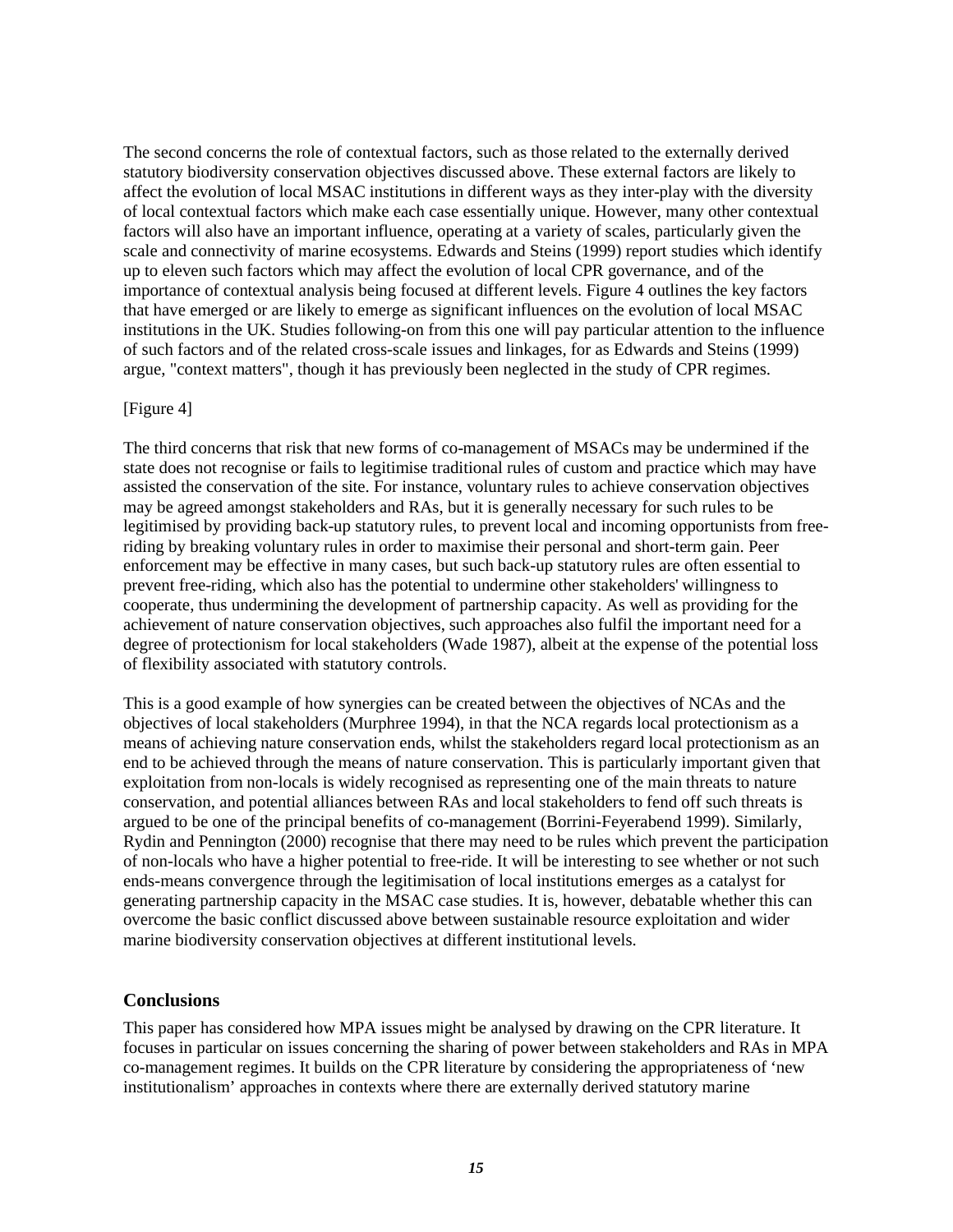biodiversity conservation objectives. As such, it also contributes to debates concerning the comanagement of protected areas in general, particularly where such designations are subject to externally derived statutory conservation objectives, which is increasingly the case. If a balanced approach, which shares power and provides for the fulfilment of both local and statutory objectives, cannot be developed, the potential applicability of co-management approaches for nature conservation may be limited.

The preliminary findings of an *ex ante* study of fifteen MSAC case studies in the UK are reported, with particular reference to issues raised by the different management structures which have been adopted. The influence of CAPs which have already been raised are discussed, particularly those related to the manner in which the provision of legal advice from the NCAs was managed, how existing institutions were built upon and the constraints on the time available to develop partnership capacity. Issues for future research are highlighted, particularly those related to future CAPs posed by the attributes of the marine environment and the challenges raised by the partnership models adopted in the case studies. The latter includes the potential of different approaches for generating sufficient partnership capacity, particularly where two-tier management structures have been imposed, and whether power really is and continues to be shared on flat management structures. Other future CAPs are discussed related to the role of the state, particularly whether power *can* be sufficiently shared given the potential for external legal interventions, the influence of other external and local contextual factors, and the role of statutory measures to reinforce locally agreed rules in order to minimise freeriding and promote local protectionism.

As we commented at the start of this paper, it is rare to have an opportunity for the systematic study of the early stages in the design and implementation of new governance arrangements for the achievement of conservation objectives. This paper provides such a preliminary analysis of the development of partnership capacity in MSACs throughout the UK, focusing particularly on the potential of different management structures and institutions for sharing power in different contexts, with a common but critical contextual factor being the legal obligations to the EC. It will provide a basis for subsequent contextual analyses of the effectiveness of different approaches in achieving a balance to overcome the CAPs discussed above, particularly whether sufficient partnership capacity and appropriate incentive structures have been developed. It is also recognised that a critical outcome evaluation criterion will be whether the FCS of the MSACs is maintained. This is consistent with the observation reported by Conley and Moote (2003) "that whether or not a collaborative effort leads to improved environmental conditions is the ultimate measure of its success".

Berkes (2002) discusses how longer-term studies can provide for the adaptive management of local governance initiatives, "treating policies as hypotheses and management as experiments from which managers can learn". This study will form a basis for future such analyses of the development of local governance institutions for the fifteen case studies, in order to assess the relative strengths, in various contexts, of different approaches for building resilient and balanced, thereby effective, institutions for the co-management of MSACs in the UK.

## **Acknowledgements**

We would like to thank English Nature for commissioning this research under the EC co-funded *UK Marine SACs Project*, and Dr Darren Bhattachary and Peter Mackelworth for their help with different aspects of the project.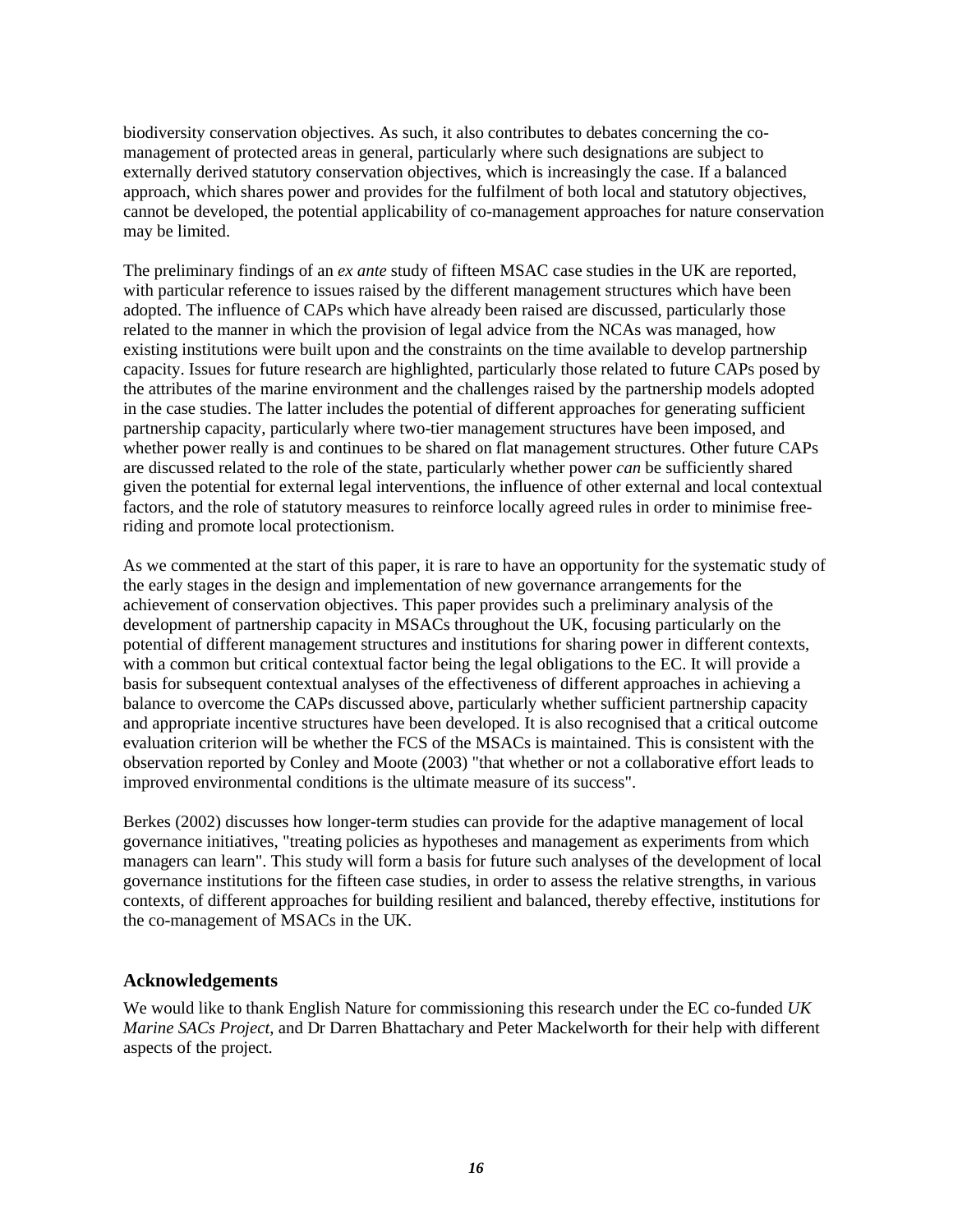### **Notes**

- 1. English Nature (EN), Countryside Council for Wales (CCW), Scottish Natural Heritage (SNH) and Environment and Heritage Service, Dept of the Environment for Northern Ireland (EHS).
- 2. A total of eleven telephone interviews were undertaken involving nine RA representatives and two stakeholders. They were involved in the following MSACs: Plymouth Sound & Estuaries, Thanet Coast, Strangford Lough, and Llyn Peninsular & the Sarnau.

### **References**

Agrawal, A. (2001) Common property institutions and sustainable governance of resources. *World Development* **29**(10), 1649-1672

Baland, J.M. and Platteau, J. P. (1996). *Halting degradation of natural resources: is there a role for rural communities?* Oxford: Clarendon Press.

Berkes, F. (2002) Cross-scale institutional linkages: perspectives from the bottom up. 293-321 in E. Ostrom, T. Dietz, N. Dolšak, P.C. Stern, S. Sonich and E.U. Weber (Eds) *The Drama of the Commons*. Washington, DC: National Academy Press.

Borrini-Feyerabend, G. (1999) Collaborative management of protected areas. 225-234 in S. Stolton and N. Dudley (Eds) *Partnerships for Protection: new strategies for planning and management for protected areas*. London: Earthscan.

Buck, S.J. (1999) Multiple-use commons, collective action, and platforms for resource use negotiation. *Agriculture and Human Values* **16**(3), 237-239.

Clifton, J. (2003) Prospects for co-management in Indonesia's marine protected areas. *Marine Policy* **27**(5), 389-395.

Conley, A. and Moote, M.A. (2003) Evaluating collaborative natural resource management. *Society and Natural Resources* **16**, 371-386.

Cooke, B. and Kothari, U. (2001) The case for participation as Tyranny. 1-15 in B. Cooke and U. Kothari (Eds) *Participation: the new tyranny?* London/New York: Zed Books.

DETR (Department of the Environment, Transport and the Regions) (1998) *European Marine Sites in England and Wales: a guide to the Conservation (Natural Habitats, &c.) Regulations 1994 and to the preparation and application of management schemes*. Rotherham: DETR Publications Sale Centre.

Dietz, T., Dolšak, N., Ostrom, E. and Stern, P.C. (2002) The Drama of the Commons. 3-35 in E. Ostrom, T. Dietz, N. Dolšak, P.C. Stern, S. Sonich and E.U. Weber (Eds) *The Drama of the Commons*. Washington, DC: National Academy Press.

Edwards, S.D., Jones, P.J.S. and Nowell, D.E. (1997). Participation in coastal zone management initiatives: a review and analysis of examples from the UK. *Ocean & Coastal Management* **36**(1-3), 143-165.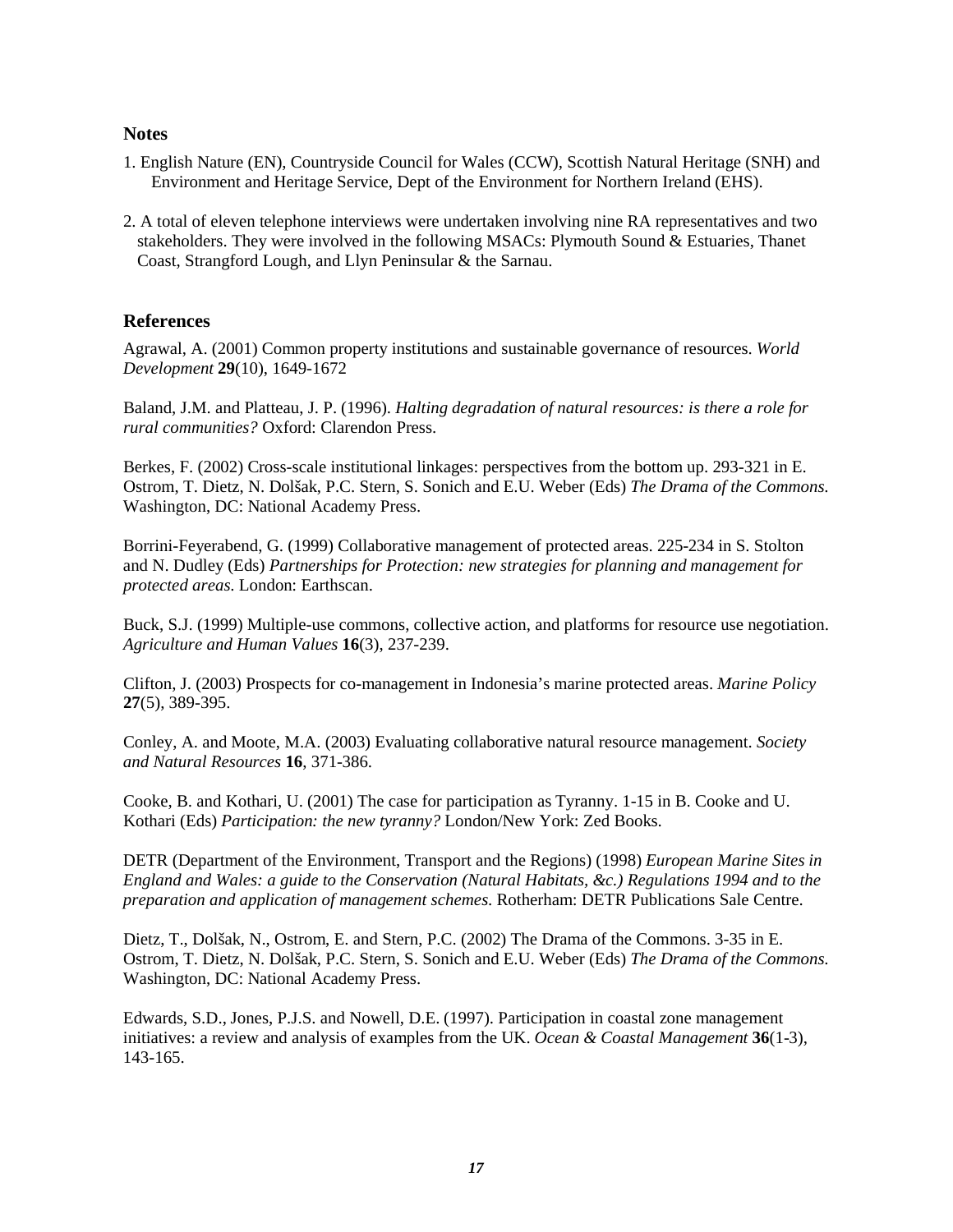Edwards, V.M. and Steins, N.A. (1999) Special issue introduction: the importance of context in common pool resource research. *Journal of Environmental Policy & Planning* **1**(3), 195-204.

Geisler, C. (2002). Murphree's Law. *The Common Property Resource Digest* **60**, 4 (http://www.indiana.edu/~iascp/E-CPR/cpr60.pdf)

Goodwin, P.P. (1998) 'Hired hands' or 'local voice': understandings and experience of local participation in conservation. *Transactions of the Institute of British Geography* **23**(4), 481-499

Goodwin, P.P. (1999) The end of consensus? The impact of participatory initiatives on conceptions of conservation and the countryside in the United Kingdom. *Environment and Planning D* **17**(4), 383- 401.

Jentoft, S. (2003) Co-management - the way forward. *Fish and Fisheries Series* **26**, 1-16.

Jentoft, S. (2004) Institutions in fisheries: what they are, what they do, and how they change. *Marine Policy* **28**(2), 137-149.

Jones, P.J.S. (1999) Marine nature reserves in Britain: past lessons, current status and future issues. *Marine Policy* **23**(4-5), 375-396.

Jones, P.J.S. (2001) Marine protected area strategies: issues, divergences and the search for middle ground. *Reviews in Fish Biology and Fisheries* **11**(3), 197-216.

Jones, P.J.S. (in press) Collective action problems posed by no-take zones. *Marine Policy*.

Jones, P.J.S., Burgess, J. and Bhattachary, D. (2001) *An evaluation of approaches for promoting relevant authority and stakeholder participation in European marine sites in the UK*. English Nature (UK Marine SACs Project). http://www.homepages.ucl.ac.uk/~ucfwpej/icem.htm#MSAC

Kelleher, G. (1999) *Guidelines for marine protected areas*. Gland: IUCN.

McCay B.J. (2002) Emergence of institutions for the commons: contexts, situations and events. 361- 402 in E. Ostrom, T. Dietz, N. Dolšak, P.C. Stern, S. Sonich and E.U. Weber (Eds) *The Drama of the Commons*. Washington, DC: National Academy Press.

McCay, B.J and Jentoft, S. (1998) Market or community failure? Critical perspectives on common property research. *Human Organization* **57**(1), 21-29.

McClanahan, T. (2004) The limits to beyond boundaries. *Aquatic Conservation* **14**, 1-4

Murphree, M.W. (1994) The role of institutions in community-based conservation. 403-427 in D. Western, R.M. Wright and S.C. Strum (Eds) *Natural Connections: perspectives in community-based conservation*. Washington DC: Island Press.

Nichols, K. (1999) Coming to terms with "Integrated Coastal Management": problems of meaning and method in a new arena of resource regulation. *Professional Geographer* **51**(3), 388-399.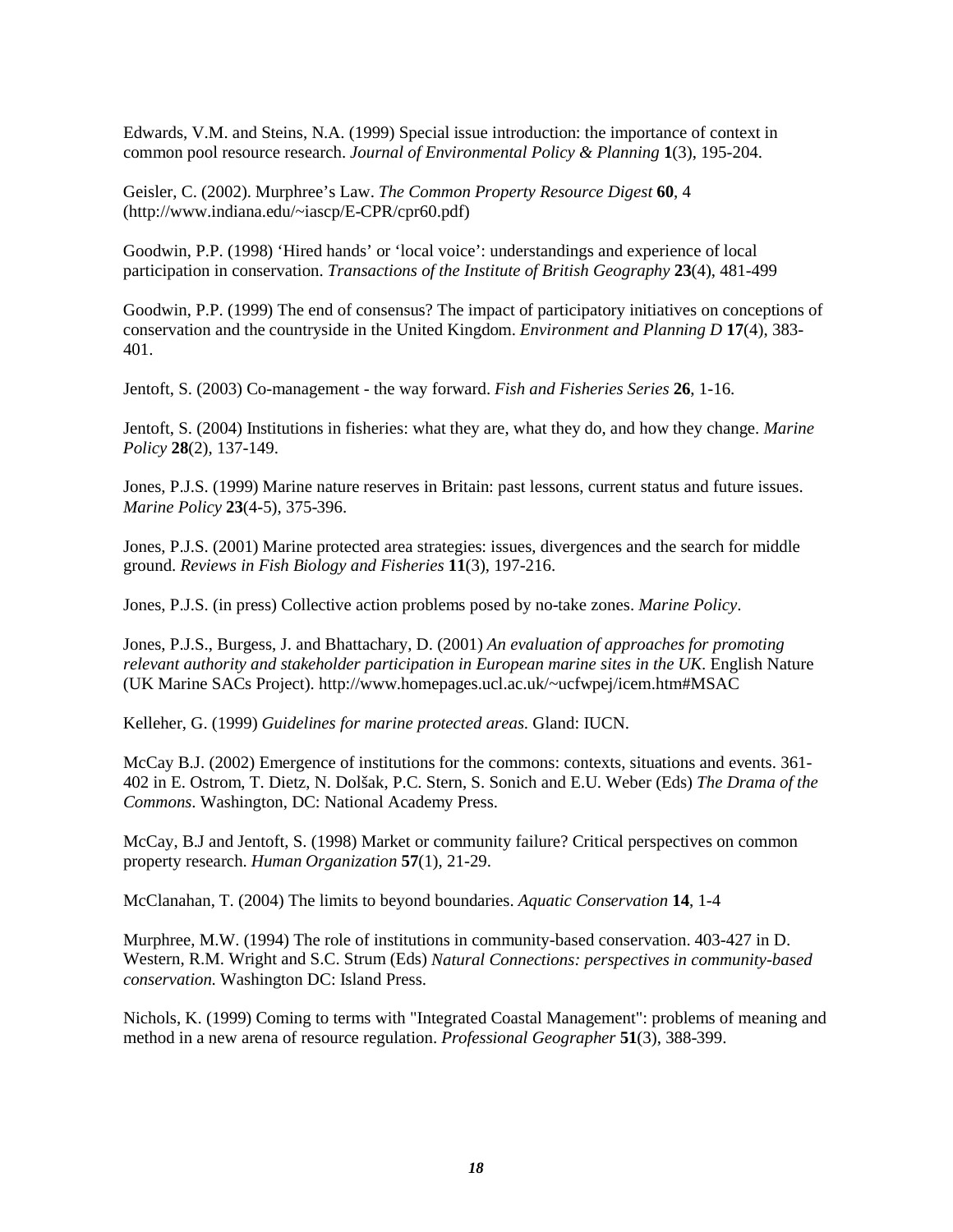Nielsen, J.R. and Vedsmand, T. (1999) User participation and institutional change in fisheries management: a viable alternative to the failures of 'top-down' driven control? *Ocean & Coastal Management* **42**, 19-37.

Nielsen, J.R., Degnbol, P., Viswanathan, K.K., Ahmed, M., Hara, M. and Abdullah, N.M.R. (2004) Fisheries co-management - an institutional innovation? Lessons from South East Asia and Southern Africa. *Marine Policy* **28**(2), 151-160.

Ostrom, E. (1990) *Governing the commons: the evolution of institutions for collective action*. Cambridge: Cambridge University Press.

Ostrom, E. (1998) A behavioural approach to the rational choice theory of collective action. *American Political Science Review* **92**(1), 1-22.

Ostrom, E. (1999) Coping with tragedies of the commons. *Annual Review of Political Science* **2**, 493- 535.

Pennington, M. and Rydin, Y. (2000) Researching social capital in local environmental policy contexts. *Policy & Politics* **28**(2), 233-49

Phillips, A. (2003) Turning ideas on their head: the new paradigm for protected areas. *George Wright Forum* **20**(2), 8-32. www.georgewright.org/202phillips.pdf

Pinkerton, E.W. (1992). Translating legal rights into management practice: overcoming barriers to the exercise of co-management. *Human Organization* **51**(4), 330-341.

Pomeroy, R.S., Katon, B.M. and Harkes, I. (2001) Conditions affecting the success of fisheries comanagement: lessons from Asia. *Marine Policy* **25**(3), 197-208.

Reid, C. (2002) *Nature Conservation Law*. 2nd edition. Edinburgh: Green.

Rudd, M.A., Tupper, M.H., Folmer, H. and van Kooten, G.C. (2003) Policy analysis for tropical marine reserves: challenges and directions. *Fish and Fisheries* **4**, 65-85.

Rydin, Y. and Pennington, M. (2000) Public participation and local environmental planning: the collective action problem and the potential of social capital. *Local Environment* **5**(2), 153-169.

Selsky, J. and Creahan, S. (1996) The exploitation of common property natural resources: a social ecology perspective. *Industrial & Environmental Crisis Quarterly* **9**, 346-375.

Steins, N.A. and Edwards, V.M. (1999) Synthesis: platforms for collective action in multiple-use common-pool resources. *Agriculture and Human Values* **16**(3), 309-315.

Stern, P.C., Dietz, T., Dolšak, N., Ostrom, E. and Stonich, S. (2002) Knowledge and questions after 15 years of research. 445-489 in E. Ostrom, T. Dietz, N. Dolšak, P.C. Stern, S. Sonich and E.U. Weber (Eds) *The Drama of the Commons*. Washington, DC: National Academy Press.

Wade, R. (1988). *Village republics: economic conditions for collective action in south India*. New York: Cambridge University Press.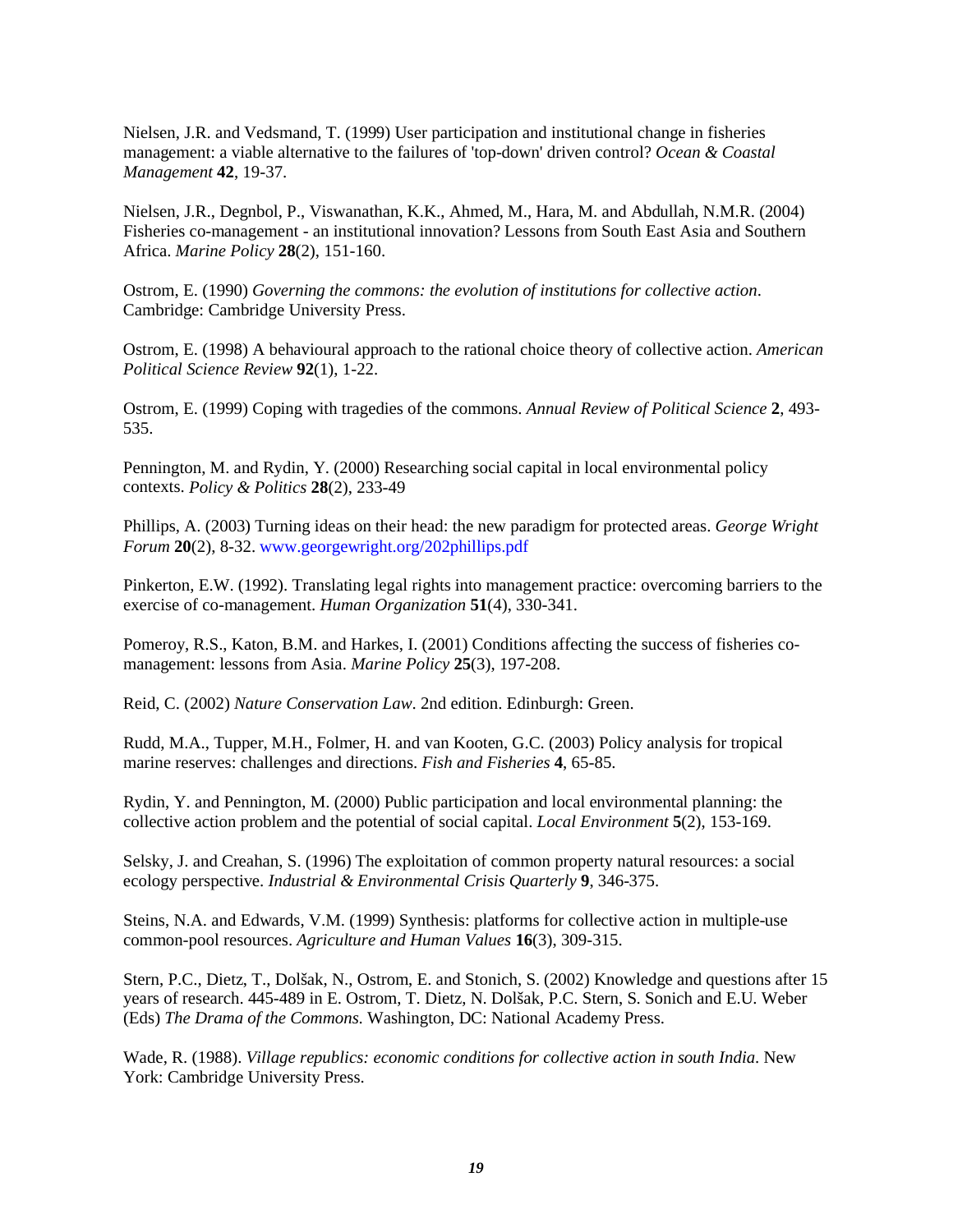Walters, B.B. (2004) Local management of mangrove forests in the Philippines: successful conservation or efficient resource exploitation? *Human Ecology* **32**(2), 177-195.

Warburton, D. A. (1998) Participation in conservation: grasping the nettle. *ECOS* **19**(2), 2-11

Western D. and Wright R.M. (1994) The background to community-based conservation. 1-14 in D. Western, R.M. Wright and S.C. Strum (Eds) *Natural Connections: perspectives in community-based conservation*. Washington DC: Island Press.

Wilson D.C., Nielsen J.R. and Degnbol P., Eds (2003) The fisheries co-management experience: accomplishments, challenges, and prospects. Kluwer Fish and Fisheries Series 26. Dordrecht: Kluwer Academic Publishers.

Young, O. (2002). Institutional interplay: the environmental consequences of cross-scale interactions. 263-291 in E. Ostrom, T. Dietz, N. Dolšak, P.C. Stern, S. Sonich and E.U. Weber (Eds) *The Drama of the Commons*. Washington, DC: National Academy Press.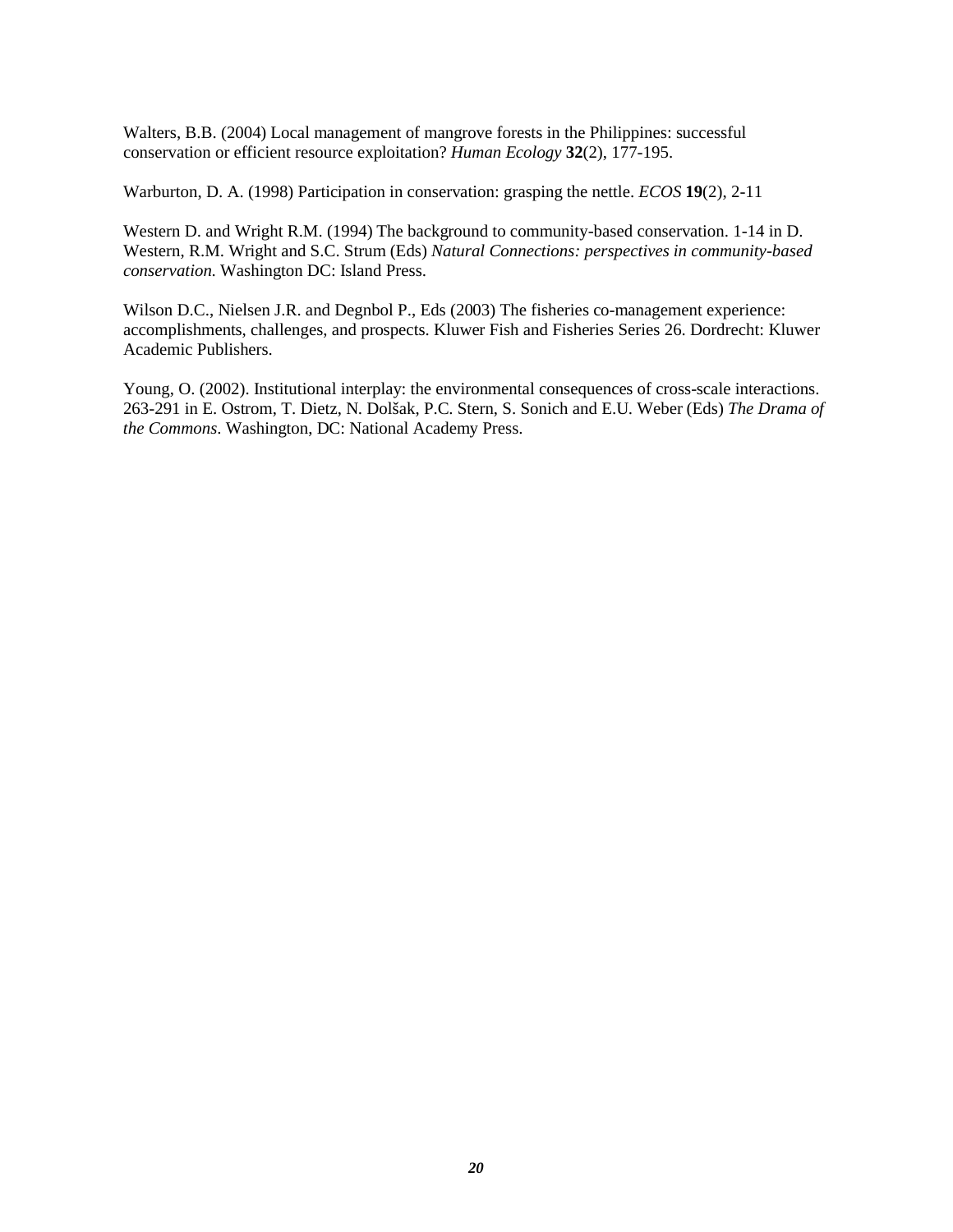|                                                       | Area<br>(ha)<br>& type     | Main economic activities                                                           | Previous integrated<br>management<br>initiative                                              | No. of<br>RAs  | Approx.<br>population<br>around site <sup>1</sup> |
|-------------------------------------------------------|----------------------------|------------------------------------------------------------------------------------|----------------------------------------------------------------------------------------------|----------------|---------------------------------------------------|
| Papa Stour (SNH)                                      | 2,900<br>Island            | tourism, fishing, small-scale<br>agriculture, crafts                               | None                                                                                         | 6              | 150                                               |
| Loch Maddy (SNH)                                      | 1.850<br>Bay               | mariculture, fishing, tourism,<br>small- scale agriculture,                        | None                                                                                         | 8              | 200                                               |
| Sound of Arisaig<br>(SNH)                             | 5,300<br>Coast             | tourism, mariculture, fishing,<br>small-scale agriculture                          | None                                                                                         | $\overline{7}$ | 1,000                                             |
| Solway Firth<br>(SNH/EN)                              | 12,978<br>Estuary          | industry, agriculture, forestry,<br>ports, tourism, fishing,<br>recreation         | Solway Firth<br>Partnership-<br>established 1994                                             | 16             | 100,000                                           |
| Berwickshire & N.<br>Northumberland<br>Coast (SNH/EN) | 64,760<br>Coast            | fishing, agriculture, tourism,<br>recreation                                       | None                                                                                         | 27             | 35,000                                            |
| Chesil and the Fleet<br>(EN)                          | 694<br>Lagoon              | agriculture, commercial port at<br>its eastern end, tourism,<br>recreation         | <b>Fleet Management</b><br>Group - 1990                                                      | 10             | 10,000                                            |
| The Wash and N<br>Norfolk Coast (EN)                  | 41,620<br>Estuary          | tourism, agriculture, ports<br>fishing, recreation                                 | Wash Estuary<br>Management<br>Group - 1994                                                   | 15             | 110,000                                           |
| Thanet Coast,<br>(EN) <sup>2</sup>                    | 2,269<br>Coast             | port, tourism, fishing,<br>recreation                                              | None                                                                                         | 10             | 120,000                                           |
| Morecambe Bay<br>(EN)                                 | 17,766<br><b>Bay</b>       | industry, commercial ports,<br>fishing, agriculture, tourism,<br>recreation        | Morecambe Bay<br>Partnership - 1992                                                          | 13             | 200,000                                           |
| Plymouth Sound and<br>Estuaries (EN)                  | 3,752<br>Estuary           | commercial port, MOD,<br>fishing, recreation, tourism                              | <b>Tamar Estuaries</b><br>Consultative<br>Forum and Port of<br>Plymouth Liaison<br>Committee | 14             | 400,000                                           |
| <b>Essex Estuaries.</b><br>$(EN)^2$                   | 26,526<br><b>Estuaries</b> | agriculture, tourism, fishing,<br>recreation                                       | Part: Blackwater<br>Estuary<br>Management<br>Partnership - 1992                              | 16             | 500,000                                           |
| Solent/South<br>Wight Maritime<br>$(EN)^2$            | 22,615<br>Coast            | commercial port, industry,<br>Ministry of Defence,<br>recreation, tourism, fishing | Solent Forum -<br>1992                                                                       | 40             | 1,140,000                                         |
| Cardigan Bay,<br>(CCW)                                | 96,871<br>Coast            | tourism, agriculture, fishing                                                      | Ceredigion Marine<br>Heritage Coast -<br>1995                                                | 9              | 10,000                                            |
| Llyn Peninsular &<br>Sarnau, (CCW)                    | 96,980<br>Coast            | tourism, agriculture, fishing                                                      | None                                                                                         | 10             | 60,000                                            |
| <b>Strangford Lough</b><br>(EHS)                      | 15,399<br>Bay              | tourism, recreation, agriculture,<br>fishing                                       | <b>Strangford Lough</b><br>Management<br>Committee - 1992                                    | $\overline{4}$ | 60,000                                            |

# **Table 1** Attributes of the MSAC case studies

SNH - Scottish Natural Heritage; EN - English Nature; CCW - Countryside Council for Wales; EHS - Environment and Heritage Service, Dept of the Environment for Northern Ireland (DoENI); sites bordering England/Scotland listed as EN/SNH

<sup>1</sup> Population estimates provided by the MSAC project officers to give an indication of the number of people living around the site

<sup>2</sup> Additional three sites which were not part of the *UK Marine SACs Project*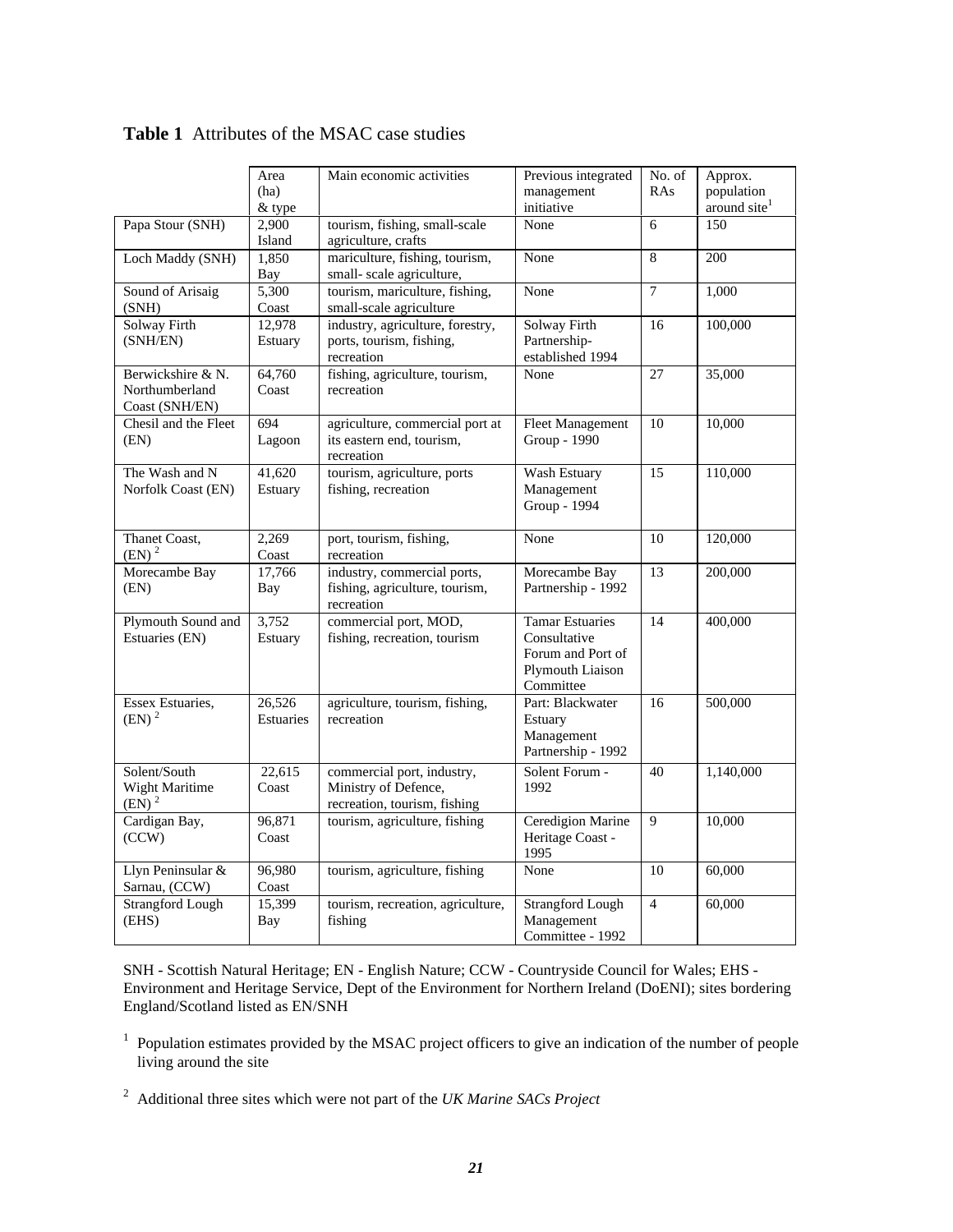|                         |                                                          | Partnership-building approaches                            | Other features                                             |
|-------------------------|----------------------------------------------------------|------------------------------------------------------------|------------------------------------------------------------|
|                         | Management structure                                     | Emphasis on local meetings $\&$                            |                                                            |
| Papa Stour (SNH)        | Flat: Advisory Panel of SHs &<br>RAs                     | workshops                                                  | LA had a key role in<br>developing the flat structure      |
| Loch Maddy              | Flat: MG open to SHs & RAs                               | Emphasis on local meetings &                               | Emphasis on interpretation &                               |
| (SNH)                   |                                                          | workshops; locally connected PO                            | awareness raising                                          |
| Sound of Arisaig        | Flat: forum of RAs & SHs with                            | Emphasis on local meetings &                               | LA had a key role in                                       |
| (SNH)                   | tasks devolved to TGs                                    | workshops; local PO                                        | developing the flat structure                              |
| Solway Firth            | Two-tier: previous EMP                                   | SH input through previous EMP                              | SHs informed of MSAC                                       |
| (SNH/EN)                | structure - RAs on MG                                    | initiatives                                                | developments through EMP                                   |
| Berwickshire &          | Federated two-tier: RAs on                               | Regional meetings important in                             | AG/TG delayed due to MG                                    |
| N.                      | MG & SHs on three AGs, each                              | engaging RAs in MG & recruiting                            | delays, but eventually produced                            |
| Northumberland          | with TGs                                                 | SHs for AG/TGs                                             | useful issues paper                                        |
| Coast (SNH/EN)          |                                                          |                                                            |                                                            |
| Chesil & the Fleet      | Two-tier: previous private                               | Farmers not included in previous                           | Exceptional in that most of                                |
| (EN)                    | estate structure - RAs on MG;                            | AG so workshop held to involve                             | MSAC owned by private estate                               |
|                         | SHs on AG                                                | them in MSAC                                               | (lagoon)                                                   |
| The Wash &              | Federated two-tier: RAs &                                | Former EMP structure not adopted                           | Local gatekeeper valuable in                               |
| North Norfolk           | commoners on MG, SHs on                                  | as wildfowlers did not participate in                      | developing participation of<br>wildfowlers                 |
| Coast (EN)              | AG split into three                                      | this                                                       |                                                            |
| Thanet Coast,           | geographical areas<br>Flat: series of SH/RA              | Coastal action plan proposals                              | EN published scheme but LA                                 |
| (EN)                    | participative consensus                                  | developed alongside conservation                           | has so far not published coastal                           |
|                         | building workshops but RAs                               | proposals in order to provide a focus                      | action plan                                                |
|                         | prepared scheme on de facto                              | on compatible development                                  |                                                            |
|                         | MG                                                       | opportunities                                              |                                                            |
| Morecambe Bay           | Two-tier: previous EMP                                   | Former EMP structure adopted                               | Emphasis on interpretation &                               |
| (EN)                    | structure - RAs on MG & SHs                              |                                                            | awareness raising                                          |
|                         | on AG                                                    |                                                            |                                                            |
| Plymouth Sound          | Federated two-tier: RAs on                               | Two former EMP structures adopted                          | Queen's Harbour Master an                                  |
| & Estuaries (EN)        | MG & SHs on AG; one                                      | & one further EMP structure                                | important champion for MSAC                                |
|                         | separate EMP structure for                               | developed through MSAC                                     |                                                            |
|                         | estuary not formerly covered                             |                                                            |                                                            |
| Essex Estuaries,        | Federated two-tier: one                                  | Participative 'Future Search'                              | EN PO focused on science &                                 |
| (EN)                    | previous EMP structure and                               | workshop held for one EMP                                  | SH liaison; LA PO focused on                               |
|                         | one new EMP (RAs on MG &<br>SHs on AG), and one previous |                                                            | compatible development<br>opportunities & strategic issues |
|                         | Harbour Authority structure                              |                                                            |                                                            |
|                         | (SHs/RAs on AG)                                          |                                                            |                                                            |
| Solent/South            | Federated two-tier: RAs on                               | Management structure agreed by                             | Very complex site with many                                |
| Wight Maritime          | MSAC MG & SHs on TGs                                     | RAs & SHs through discussions                              | conflicts & different                                      |
| (EN)                    | developed through EMP for                                | facilitated by EMP                                         | geographical areas; EMP                                    |
|                         | different issues or geographical                         |                                                            | important platform for                                     |
|                         | areas                                                    |                                                            | discussing MSAC issues                                     |
| Cardigan Bay,           | Two-tier: RAs on MG & SHs                                | Challenges in recruiting SHs on                            | Former voluntary dolphin                                   |
| (CCW)                   | on AG/TGs                                                | AG/TGs due to intangible role                              | conservation project subsumed                              |
|                         |                                                          |                                                            | by MSAC: alienated some SHs                                |
| Llyn Peninsular &       | Two-tier: RAs on MG & SHs                                | Difficult to recruit SHs on AG/TGs                         | Geographically split nature of                             |
| Sarnau, (CCW)           | on Liaison Group                                         | due to intangible role so Liaison                          | site a hurdle to participation                             |
|                         |                                                          | Group established instead                                  |                                                            |
| <b>Strangford Lough</b> | Two-tier: RAs on MG and SHs                              | Many conflicts aired through history                       | Many RAs within DoENI: aids                                |
| (EHS)                   | on committee previously<br>established for MNR           | of conservation initiatives (MNR);                         | RA integration; MG has main<br>decision-making powers but  |
|                         |                                                          | SH committee has a major role as is<br>drafting the scheme | works closely with SH                                      |
|                         |                                                          |                                                            | committee                                                  |
|                         |                                                          |                                                            |                                                            |

**Table 2** Management approaches and institutions adopted in the MSAC case studies

AG - Advisory Group; EMP - Estuary Management Partnership; LA - Local Authority; MG - Management Group; MNR - Marine Nature Reserve; PO - Project Officer; SH – Stakeholders; TG - Topic Group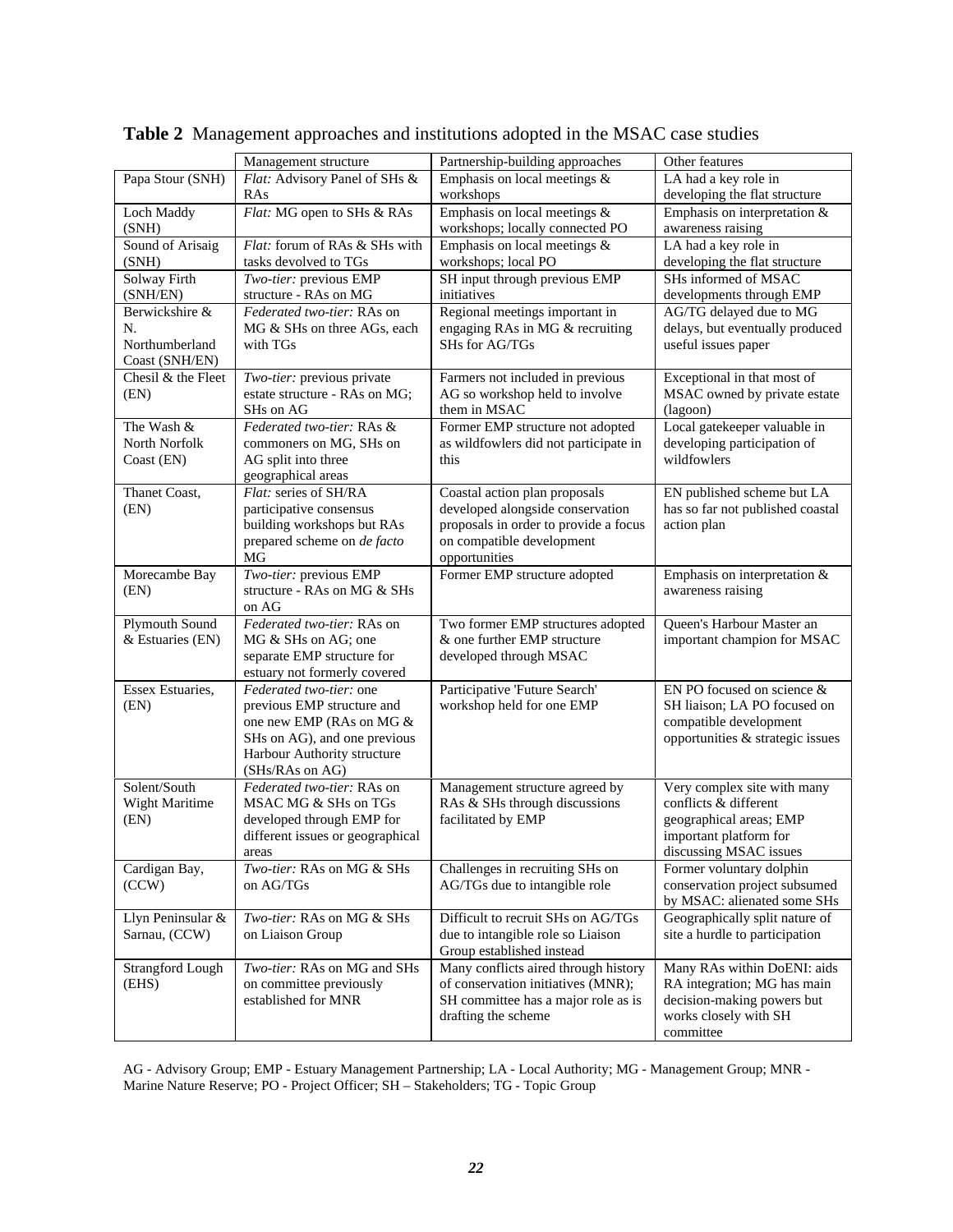

**Figure 1** Nested levels of decision making interpreted for UK MSACs (after Ostrom 1990)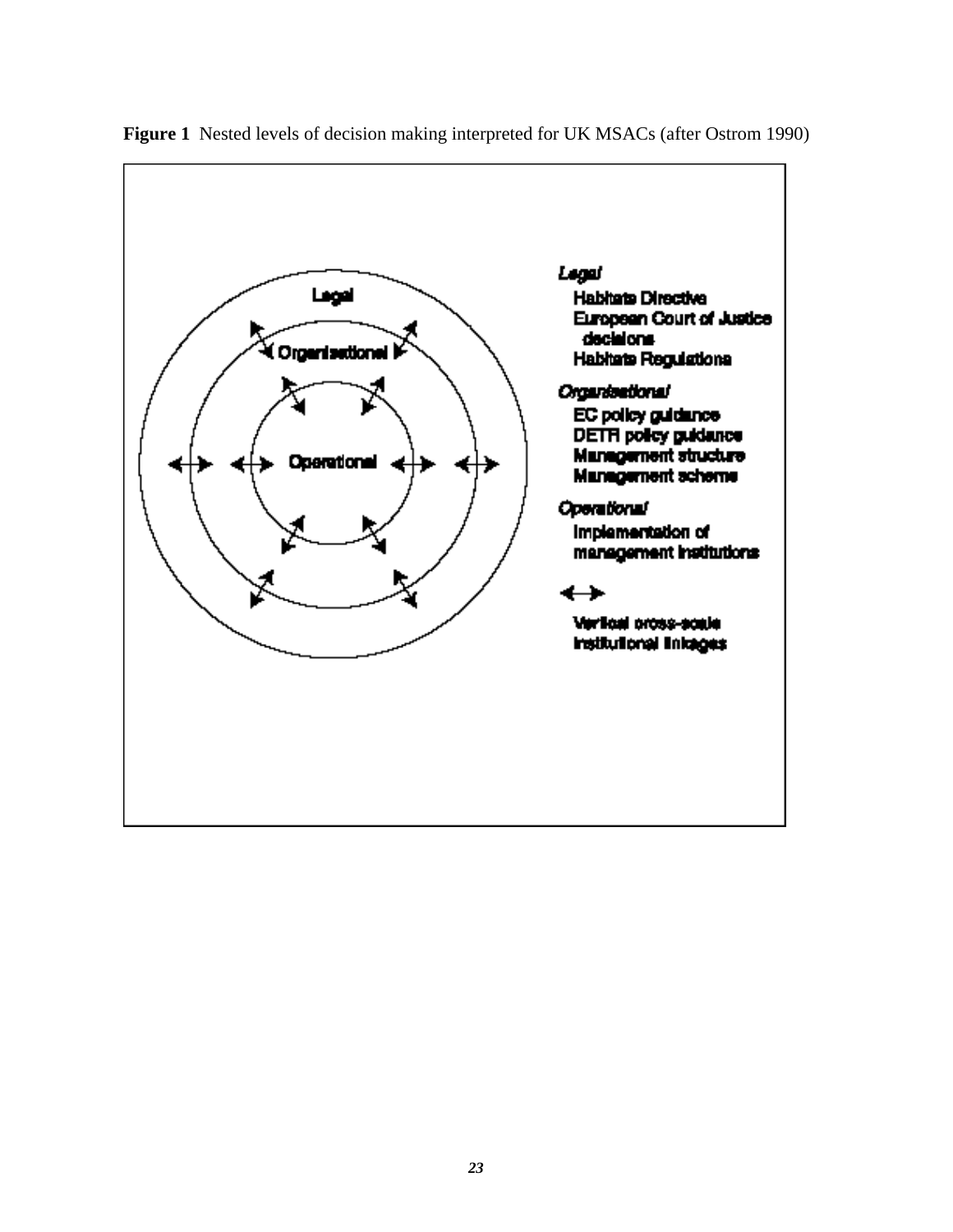

**Figure 2** Case study sites and conservation features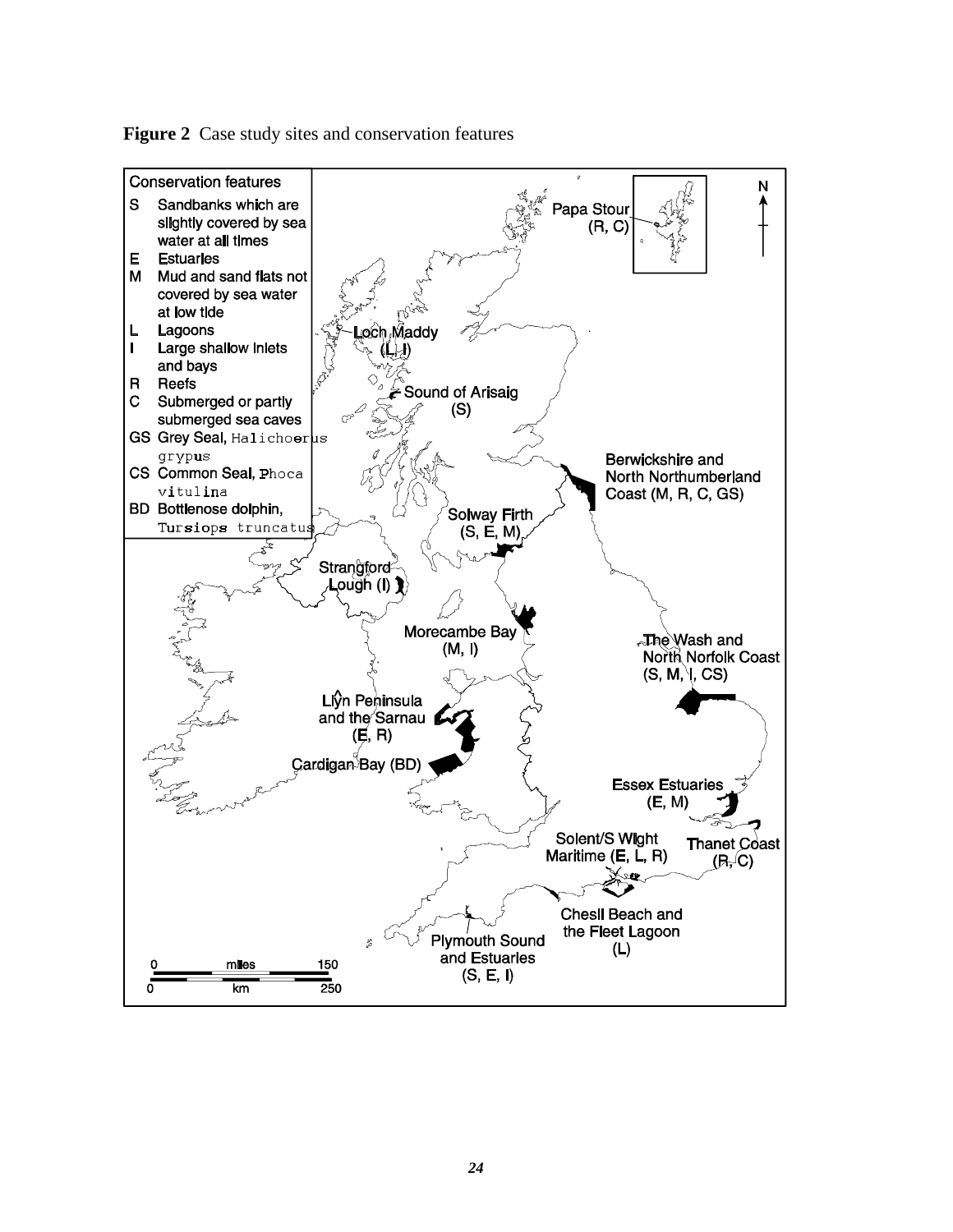## **Figure 3** Main types of MSAC management structure

(A) Two-Tier; (B) Federated two-tier; (C) Flat